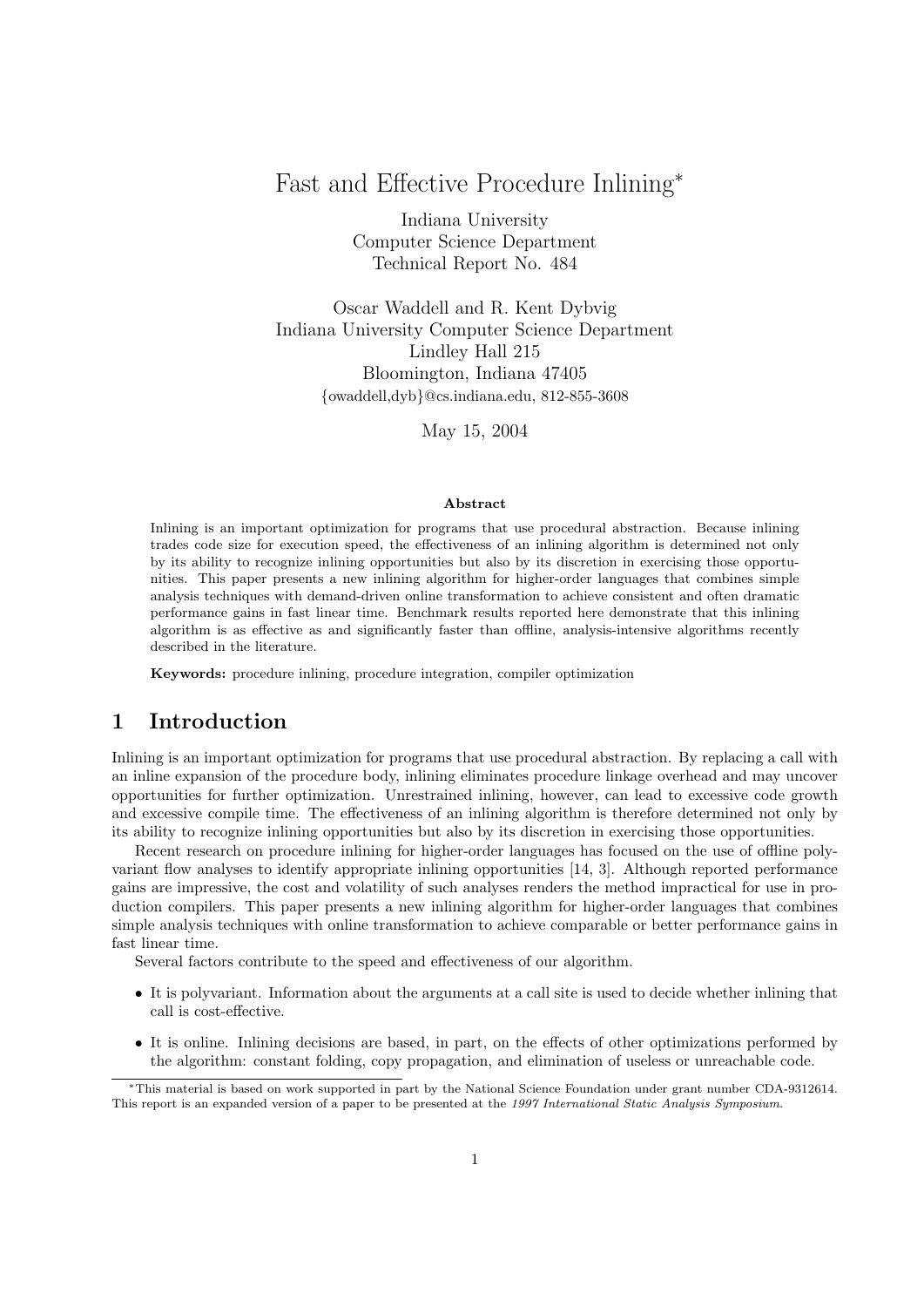- It is context-sensitive. The context in which an expression occurs is used to identify legal transformations.
- It is demand-driven. The operands of binding constructs and calls are not processed until the context in which they are used has been determined.

Polyvariance permits aggressive inlining without excessive code growth. Code growth is usually limited by inlining only procedures whose size is less than a given threshold. Our polyvariant algorithm instead considers the size of the procedure when optimized for the arguments at the call site. For example, given the definition of f below, the algorithm may choose to inline e2 in place of the call (f 'key2) even if the size of f as a whole exceeds the threshold.

```
(define f
    (lambda (x)
        (\text{case } x \, [\text{(key1)} \, \text{e1}] \, [\text{(key2)} \, \text{e2}] \, \ldots \, [\text{(keyn)} \, \text{e1}]))
```
Online transformation provides our algorithm with more accurate information on which to base its inlining decisions. Offline algorithms, which separate inlining from subsequent optimization, must estimate the effects of these optimizations. When their estimate is too conservative, inlining opportunities are missed; when their estimate is too liberal, code size increases. Our algorithm inlines aggressively while maintaining tighter control over code growth because it uses the actual optimized code to decide when inlining a call is costeffective. In some cases, online transformation also provides more accurate control-flow information, which helps to identify additional inlining opportunities.

Contextual information allows the algorithm to determine when an expression can be discarded or processed in a more restricted mode. For example, in the expression (seq e1 e2), e1 is processed only for its effects. When processed for effect, certain provably terminating effect-free expressions are discarded. In the expression (if e1 e2 e3), e1 is processed for its boolean value. This is useful in languages such as C and Scheme where it may be possible to determine the boolean value of an expression even when its actual value cannot be determined.

Demand-driven processing of call operands allows our algorithm to defer processing until more contextual information is available. For example, suppose f is  $(\lambda x, y)$  (if  $(\langle x, \lambda y \rangle)$ , When attempting to inline the call  $(f \in 1 \in 2)$ ,  $e1$  is not processed until it is needed to evaluate the test  $(< x 5)$ . If  $e1$  reduces to 3, the reference to y is unreachable and the useless expression e2 is processed for effect only. Eliminating useless or unreachable code saves processing time and also improves the accuracy of the information collected by the algorithm. For example, if variables originally referenced only within e2 no longer appear referenced, their bindings can be processed for effect only.

The inlining algorithm is a source-to-source transformation that operates by a mostly depth-first traversal of the source program. The algorithm collects information about the size of the residual program and the use of variables in the residual program as it is produced. This information supports inlining decisions and elimination of useless code. Termination is achieved by detecting cycles in the call graph as it is computed and by bounding the amount of effort expended on inlining at each call site in the input program. Code growth is limited by aborting an inlining attempt as soon as the size of the residual code produced in that attempt exceeds a given threshold. Polyvariance is obtained by attempting to inline all calls, while relying on the effort bound and the size threshold to abort an attempt when it becomes too costly. Applicative order and sequencing of effects are preserved by optimizing inlined calls as if they were equivalent let expressions. For example, suppose f is  $(\text{lambda}(x, y) \in 1)$ . When inlining, the call  $(f \in 2 \in 3)$  is treated as the semantic equivalent of (let  $((x e2) (y e3)) e1)$ . Values obtained by processing e2 and e3 are used when specializing e1, but effects in e2 and e3 are residualized at the point of call.

Inlining is copy propagation extended to lambda expressions. Just as copy propagation often enables constant folding, inlining enables β-reduction. The next section formally describes an inlining algorithm that exploits this observation. This algorithm is simplified in that it concentrates on recognizing inlining opportunities without attempting to select appropriately among them. Section 3 shows how the simplified algorithm is restrained to obtain the actual inlining algorithm. Section 4 presents refinements of the inlining algorithm. Section 5 provides detailed measurements of the effect of the algorithm on execution time, code size, and compile time in a production compiler. Section 6 describes related work and compares our results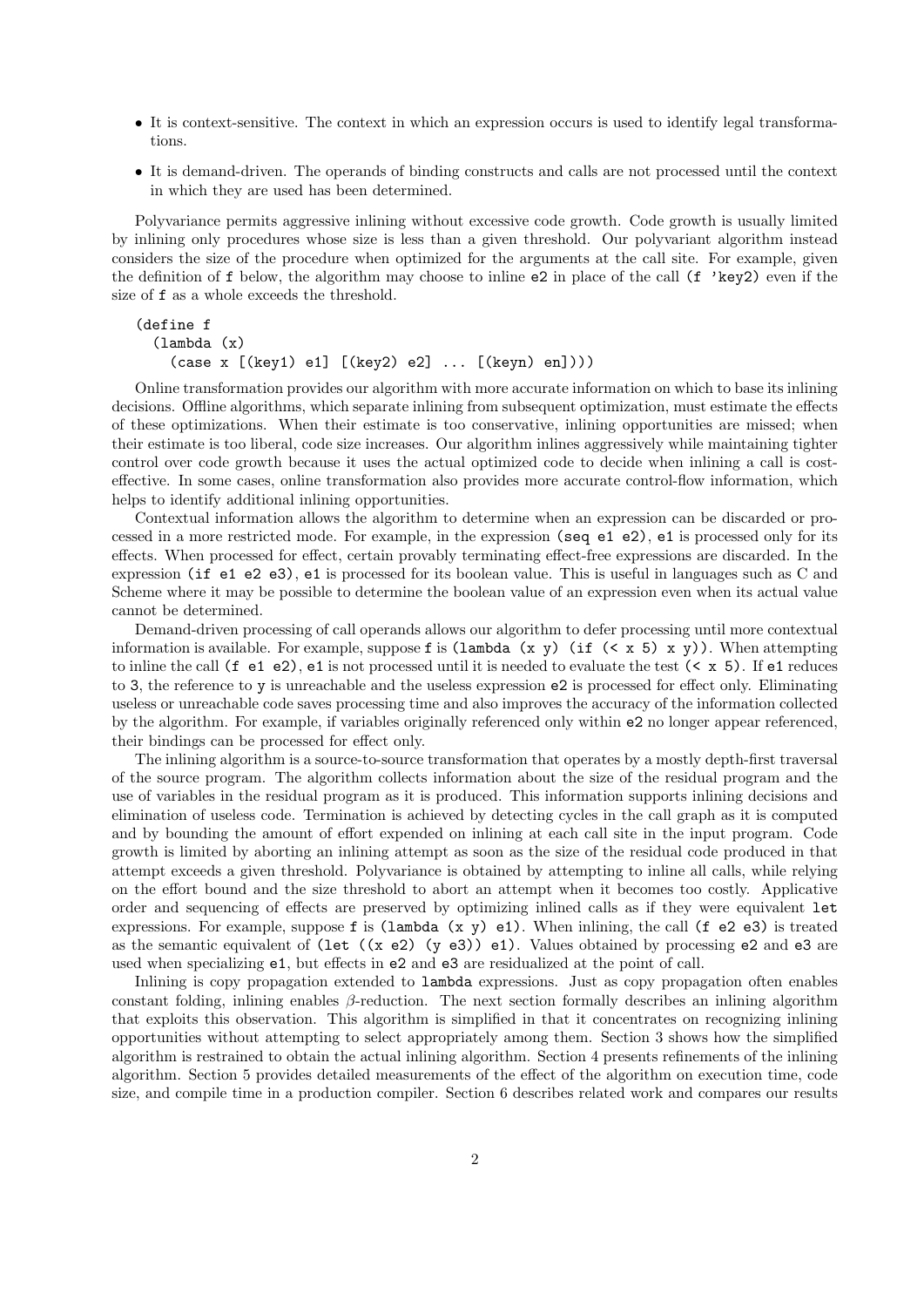$\therefore$  (const c) | (ref x) | (primref p)  $(\text{if } e_1 e_2 e_3) | (\text{seq } e_1 e_2) | (\text{assign } x e)$  $(\texttt{lambda}(x) e) | (\texttt{letrec} ((x_1 e_1) ... (x_n e_n)) e)$  $(call e_0 e_1)$  $c \in Const, p \in Prim, x \in Var, e \in Exp$ 



| $\in$        | Env                  |             | $= Var \rightarrow Var$                                                                                                      |
|--------------|----------------------|-------------|------------------------------------------------------------------------------------------------------------------------------|
| $\sigma \in$ | <i>Store</i>         |             | $= (Locx \rightarrow VarFlags) \times (Loc2 \rightarrow ContextFlags) \times (Loce \rightarrow Exp \cup \{unvisited\})$      |
|              |                      |             | $\kappa \in Continuation = Exp \rightarrow Store \rightarrow Exp$                                                            |
|              | $s, r \in VarFlags$  |             | $\subseteq$ {ref, assign}                                                                                                    |
|              | ContextFlags         | $\subseteq$ | $\{inlinear\}$                                                                                                               |
|              | $op \in Operand$     |             | $ ::=$ Opnd( <i>Exp</i> , <i>Env</i> , <i>Loc</i> <sub>e</sub> )                                                             |
|              | Var                  |             | $\therefore$ $\therefore$ Var( <i>Identifier</i> , <i>Operand</i> $\cup$ {null}, <i>VarFlags</i> , <i>Loc</i> <sub>x</sub> ) |
|              | $\gamma \in$ Context |             | $\therefore$ Test   Effect   Value   App( Operand, Context, Loc $\gamma$ )                                                   |
|              |                      |             |                                                                                                                              |
|              |                      |             | $l_e \in Loc_e, l_x \in Loc_x, l_y \in Loc_{\gamma}$<br>Locations                                                            |

Figure 2: Domain equations.

with those obtained by offline, flow-analysis-based inlining algorithms. Section 7 summarizes our work and suggests directions for future work.

# 2 Unrestrained Inlining Algorithm

The inlining algorithm is described as a continuation-passing style (CPS) interpreter with explicit store. The actual implementation is in direct style but otherwise follows the structure of the algorithm described here with the restraints and extensions described in Sections 3 and 4.

The inlining algorithm, I, takes an input expression e, a context  $\gamma$ , an environment  $\rho$ , a continuation  $\kappa$ , and a store  $\sigma$ . The input expression is in the core language shown in Figure 1. The algorithm returns a residual expression in the same core language. Domain equations are given in Figure 2. Figure 3 presents the algorithm driver. Figure 4 shows the functions that implement the core of the algorithm. To simplify the presentation, lambda abstractions are restricted to a single formal parameter, and applications (call) are restricted to a single operand. Generalization to multiple-argument and variable-arity procedures is straightforward.

Contextual information  $(\gamma)$  is used to identify situations in which certain transformations are legal. Four contexts are distinguished: test, used when processing an expression for its boolean value, effect, used when processing an expression for side effects only, value, used when the actual value is needed, and call, used when processing an expression in the operator position of an application. Naturally, side effects are conserved in all contexts. Test, effect, and value contexts are represented by the nullary constructors Test, Effect, and Value. A call context  $\gamma$  is represented by the constructor App( $op, \gamma_1, l_\gamma$ ) where  $op$  is an Opnd structure (described below) for the actual parameter at the call site,  $\gamma_1$  is the context of the call itself, and  $\sigma(l_\gamma)$  contains a flag that is set if this call is inlined. This flag is used when residualizing a call.

The environment  $\rho$  maps source-program variables to residual-program variables and is used to rename (α-convert) bound variables to prevent inadvertent capture when code is duplicated by inlining. The initial environment  $\rho_0$  is the identity function on variables. The store  $\sigma$  is a triple of functions that respectively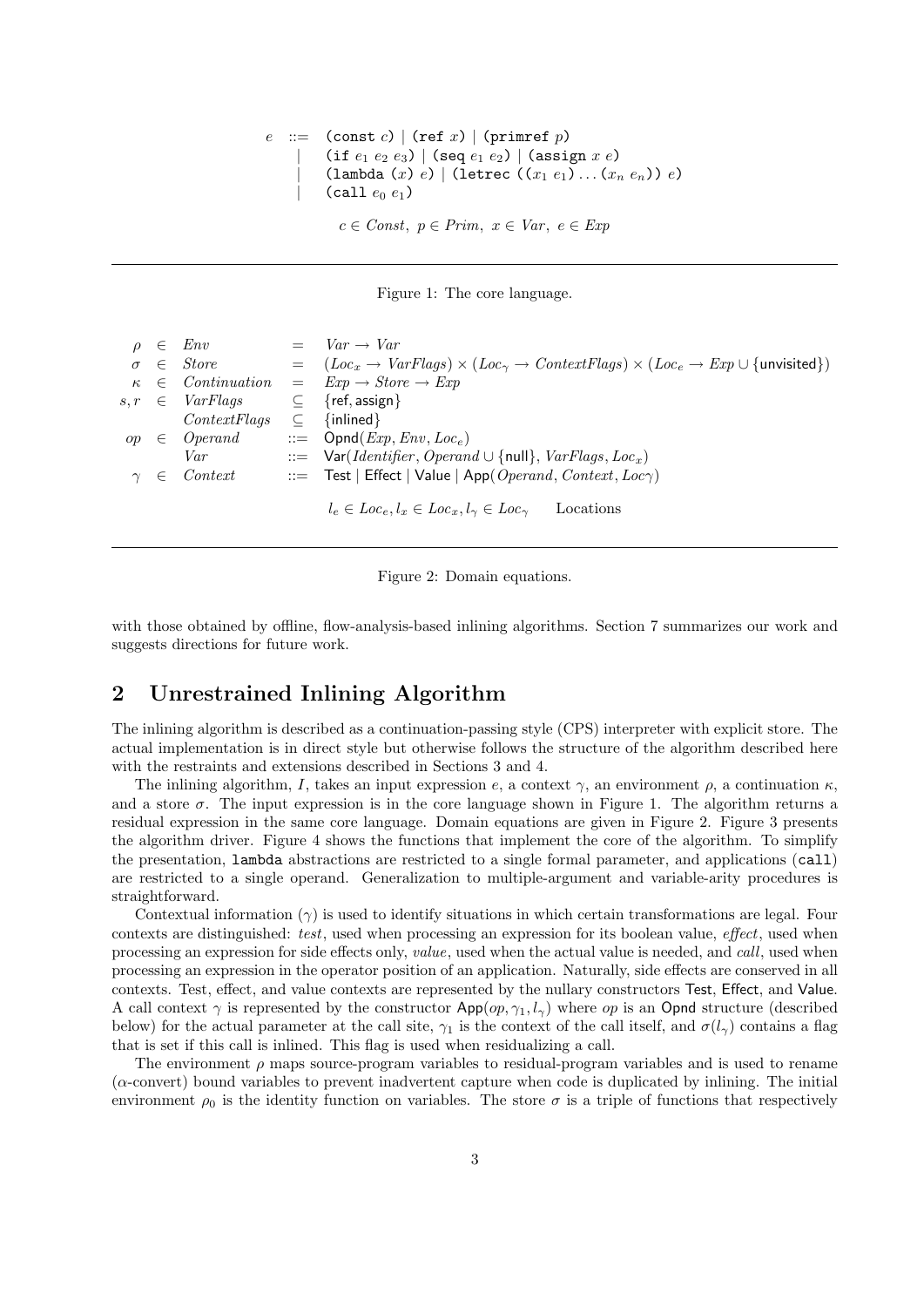$$
I : Exp \rightarrow Content \rightarrow Env - Continuation \rightarrow Store \rightarrow Exp
$$
\n
$$
I(\text{const } c) \gamma \rho \kappa = \begin{cases}\n\kappa(\text{const } \text{true}) & \text{if } \gamma = \text{Eftect} \\
\kappa(\text{const } c) & \text{otherwise}\n\end{cases}
$$
\n
$$
I(\text{set } e_1 e_2) \gamma \rho \kappa = Ie_1 \text{Effect } \rho \lambda e_1', Ie_2 \gamma \rho \lambda e_2', \kappa \, seq(e_1', e_2')
$$
\n
$$
I(\text{if } e_1 e_2 e_3) \gamma \rho \kappa = Ie_1 \text{Effect } \rho \lambda e_1', Ie_2 \gamma \rho \lambda e_2', \kappa \, seq(e_1', e_2')
$$
\n
$$
I(\text{if } e_1 e_2 e_3) \gamma \rho \kappa = Ie_1 \text{Effect } \rho \lambda e_1', Ie_2 \gamma \rho \lambda e_2', \kappa \, seq(e_1', e_2')
$$
\n
$$
I(\text{if } e_1 e_2 e_3) \gamma \rho \kappa = Ie_1 \text{Effect } \rho \lambda e_1', Ie_2 \gamma \rho \lambda e_2', \kappa \, seq(e_1', e_2')
$$
\n
$$
\gamma \kappa = q(e_1', e_2') & \text{if } e_2' = e_3' = \text{const } \text{false}
$$
\n
$$
\gamma \kappa = q(e_1', e_2') & \text{otherwise}, \text{ where}
$$
\n
$$
\kappa_1 e_1' = \begin{cases}\nIe \text{Fflet } \gamma \rho \kappa e_1' & \text{otherwise} \\
\kappa_2 e_3' = \begin{cases}\n\kappa \, seq(e_1', e_2') & \text{if } e_2' = e_3' = \text{const } c \\
\kappa \, seq(e_1', e_2') & \text{otherwise}\n\end{cases} \\
\text{71 } = \begin{cases}\nIe \text{Fflet } \gamma \rho \kappa e_1' & \text{if } \rho \rho \lambda, Ie_2 \text{ is odd}, Ie_2 \text{ is odd}, Ie_2 \text{ is odd}, Ie_2 \text{ is odd}, Ie_2 \text{ is odd}, Ie_2 \text{ is odd}, Ie_2 \text{ is odd}, Ie_2 \text{ is odd},
$$

Figure 3: The inlining algorithm.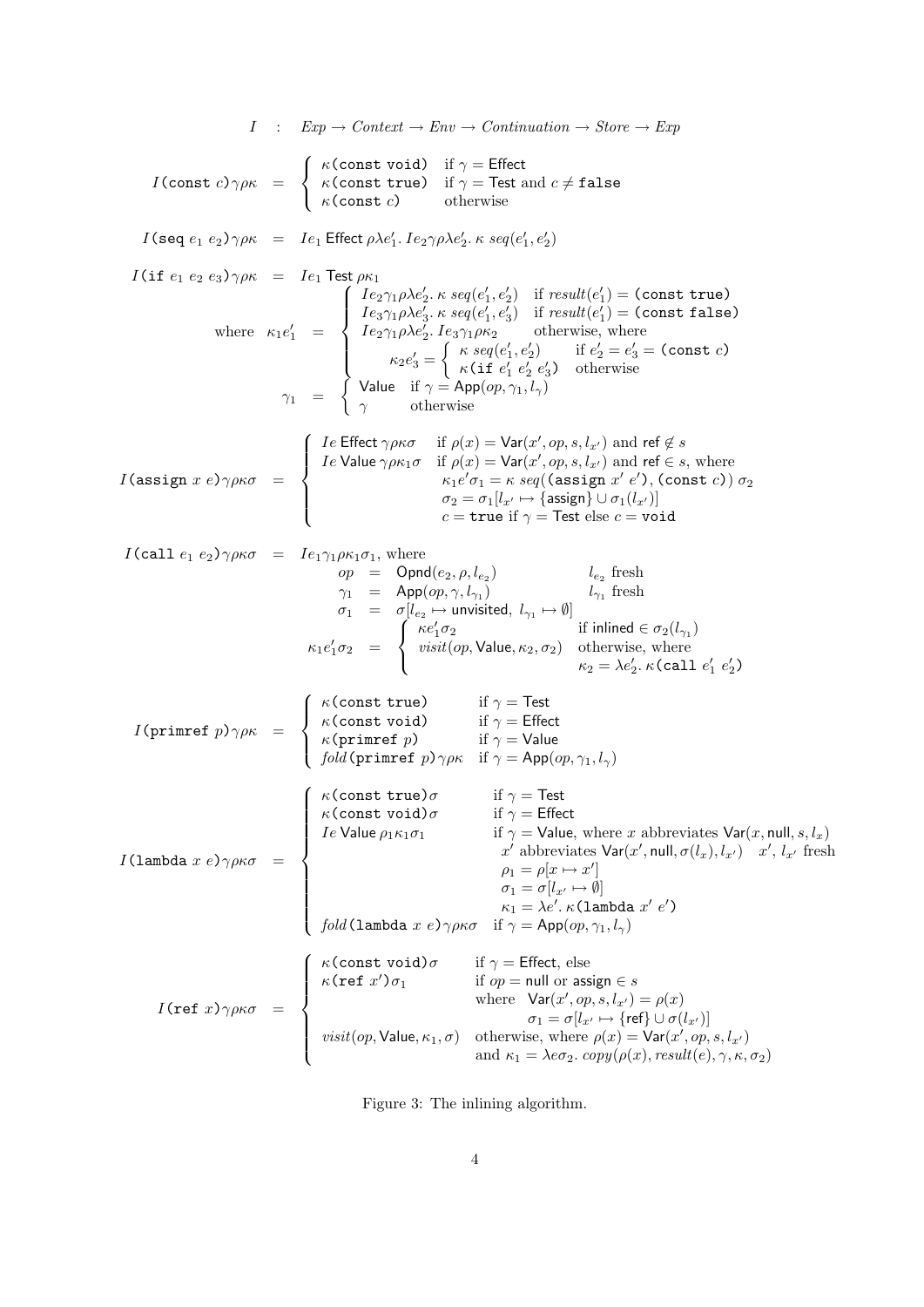$\mathit{fold}\,(\texttt{primref}\,\,p)$  App $(\mathit{op},\gamma_1,l_\gamma)\rho$ κ $\sigma\quad=\quad \mathit{visit}(\mathit{op},\mathsf{Value},\kappa_1,\sigma)$ where  $\kappa_1 e'_1 \sigma_1 =$  $\sqrt{ }$  $\frac{1}{2}$  $\mathcal{L}$  $\kappa$ (const c') $\sigma_2$  if result(e'<sub>1</sub>) = (const c) and  $p(c) = c'$ where  $\sigma_2 = \sigma_1[l_\gamma \mapsto \{inlined\} \cup \sigma_1(l_\gamma)]$  $\kappa$ (primref  $p$ ) $\sigma_1$  otherwise

fold(lambda x e)App $(op, \gamma_1, l_\gamma)\rho\kappa\sigma = Ie\gamma_1\rho_1\kappa_1\sigma_1$ where  $x$  abbreviates  $Var(x, null, s, l_x)$ x' abbreviates  $\text{Var}(x', op, \sigma(l_x), l_{x'})$  x',  $l_{x'}$  fresh  $\rho_1 = \rho[x \mapsto x']$  $\sigma_1 = \sigma[l_{x'} \mapsto \emptyset]$  $\kappa_1 e' \sigma_2 =$  $\sqrt{ }$  $\int$  $\mathcal{L}$ visit(op, Effect,  $\kappa_2, \sigma_2$ ) if ref  $\notin \sigma_2(l_{x'})$  and assign  $\notin \sigma_2(l_{x'})$  $visit(op, Effect, \kappa_3, \sigma_2)$  if ref  $\notin \sigma_2(l_{x'})$  and assign  $\in \sigma_2(l_{x'})$  $visit(op,$  Value,  $\kappa_3, \sigma_2)$  otherwise  $\kappa_2$  =  $\lambda e'_1 \sigma_3$ .  $\kappa$   $seq(e'_1, e') \sigma_3[l_\gamma \mapsto \{\text{inlined}\} \cup \sigma_3(l_\gamma)]$  $\kappa_3$  =  $\lambda e'_1 \sigma_3$ . $\kappa$  (call (lambda  $x'$   $e'$ )  $e'_1$ )  $\sigma_3[l_\gamma \mapsto \{\text{inlined}\} \cup \sigma_3(l_\gamma)]$ 

|                                                               | $I(\text{const }c) \gamma \rho_0 \kappa \sigma$ κ(ref x <sub>1</sub> )σ | if $e = (const c)$<br>if $e = (\text{ref } x_1)$ and assign $\notin s_1$                                                                                                             |
|---------------------------------------------------------------|-------------------------------------------------------------------------|--------------------------------------------------------------------------------------------------------------------------------------------------------------------------------------|
|                                                               |                                                                         | where $x_1$ abbreviates $\text{Var}(x_1, op_1, s_1, l_{x_1})$                                                                                                                        |
|                                                               | fold $e\gamma\rho_0\kappa\sigma$                                        |                                                                                                                                                                                      |
|                                                               |                                                                         | if $\gamma = \mathsf{App}(op_1, \gamma_1, l_\gamma)$                                                                                                                                 |
|                                                               |                                                                         | and $e = (prime \ p)$                                                                                                                                                                |
| $copy(\textsf{Var}(x',op,s,l_{x'}),e,\gamma,\kappa,\sigma) =$ |                                                                         | or $e = (\text{lambda } x_1 e_1)$                                                                                                                                                    |
|                                                               |                                                                         | $\kappa$ (primref <i>p</i> ) $\sigma$ if $\gamma$ = Value and <i>e</i> = (primref <i>p</i> )<br>$\kappa$ (const true) $\sigma$ if $\gamma$ = Test and <i>e</i> = (primref <i>p</i> ) |
|                                                               |                                                                         |                                                                                                                                                                                      |
|                                                               |                                                                         | or $e = (\text{assign } x_1 \ e_1)$                                                                                                                                                  |
|                                                               |                                                                         | or $e = (\text{lambda } x_1 e_1)$                                                                                                                                                    |
|                                                               | $\kappa$ (ref $x'$ ) $\sigma_1$                                         | otherwise, where $\sigma_1 = \sigma[x' \mapsto {\text{ref}} \cup \sigma(l_{x'})]$                                                                                                    |

$$
visit(\text{Opnd}(e, \rho, l_e), \gamma, \kappa, \sigma) = \begin{cases} Ie\gamma\rho\kappa_1\sigma & \text{if } \sigma(l_e) = \text{unvisited} \\ \text{where } \kappa_1 = \lambda e'\sigma_1. \ \kappa e'\sigma_1[l_e \mapsto e'] \\ \kappa e'\sigma & \text{otherwise, where } e' = \sigma(l_e) \end{cases}
$$

$$
seq(e_1, e_2) = \begin{cases} e_2 & \text{if } e_1 = (\text{const void}) \text{ else} \\ (\text{seq (seq e_1 e_2) } e_1) & \text{if } e_2 = (\text{seq } e_3 e_4) \\ (\text{seq } e_1 e_2) & \text{otherwise} \end{cases}
$$

$$
result(e) = \begin{cases} e_2 & \text{if } e = (\text{seq } e_1 e_2) \\ e & \text{otherwise} \end{cases}
$$

Figure 4: The inlining algorithm (continued).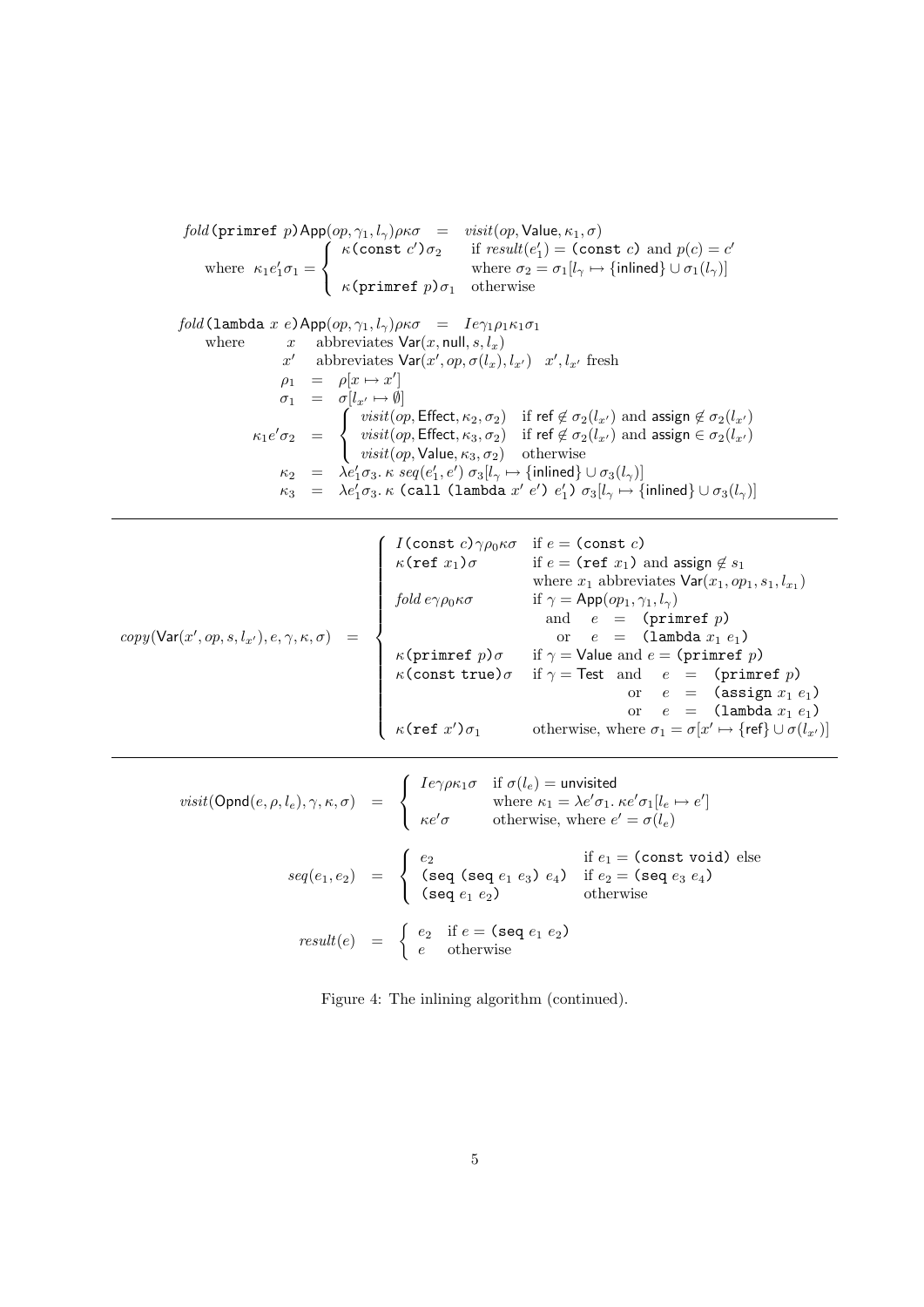map locations  $l_x$  to subsets of VarFlags, locations  $l_y$  to subsets of ContextFlags, and locations  $l_e$  to residual expressions in the core language or to the flag unvisited. As a notational convenience, we use subscripts on location labels to select the appropriate component of the store. Thus  $\sigma(l_x)$  abbreviates  $(\sigma \downarrow 1)(l_x)$  and  $\sigma[l_{\gamma} \mapsto \emptyset]$  abbreviates  $\langle \sigma \downarrow 1, (\sigma \downarrow 2)[l_{\gamma} \mapsto \emptyset], \sigma \downarrow 3 \rangle$ .

Source- and residual-program variables are represented using the constructor  $\text{Var}(x, op, s, l_x)$ , where x is the lexical identifier corresponding to the variable, op is an operand structure, and s and  $\sigma(l_x)$  are subsets of VarFlags that describe uses of the variable in the source and residual program, respectively. The ref flag supports elimination of useless assignments and useless bindings, as described in Section 2.4 and Section 2.7. The assign flag is used to prevent copy propagation and inlining through assigned variables. The parser introduces Var structures for variables and initializes the flags in the initial store,  $\sigma_0$ . The final store contains flags for the residual program variables and may be used in place of  $\sigma_0$  in a subsequent application of I. Where unambiguous we use x as a notational convenience for  $\text{Var}(x, op, s, l_x)$ .

When a variable  $x$  is bound as the formal parameter of an inlined procedure or bound by a letrec expression, the op field of  $\text{Var}(x, op, s, l_x)$  contains an operand structure  $\text{Opnd}(e, o, l_e)$ , where e is the source expression corresponding to the actual parameter or bound value,  $\rho$  is an environment binding free variables of e, and  $l_e$  contains the residual code for e or unvisited if the operand has not yet been processed.

The remainder of this section explains how the algorithm handles the core forms of the language.

### 2.1 Constants

Handling constants is straightforward. When processed for boolean value or side effects, constant values are reduced to true, false, or void. This simplifies processing of conditional expressions and simplifies the construction of residual sequence expressions.

### 2.2 Sequences

The expression (seq e1 e2) discards the value of e1 and returns the value of e2. Therefore, e1 is processed in an Effect context, and e2 is processed in the current context,  $\gamma$ . When processed for effect, constants, primitive references, lambda expressions, variable references, and effect-free primitive calls reduce to the constant void. Residual sequences (constructed by seq, Figure 4) are nested only in the first position. This permits constant-time access (via result) to the result expression of a residual sequencing form.

### 2.3 Conditionals

The guard of a conditional expression is processed for its boolean value using a Test context. When processed for boolean value, non-false constants, primitive references, lambda expressions, and certain effect-free primitive calls reduce to the constant true. If the result of the residual guard expression is a constant, the flow of control is known at compile time, so a sequence of the guard (which may contain effects) and the selected branch is residualized. Folding conditional tests eliminates unreachable code.

When the flow of control through a conditional expression cannot be determined, and the residual expressions for the two branches are equivalent in the current context, the algorithm residualizes a sequence of the test and one of the branches. For our purposes, two residual expressions are equivalent only if they are identical constants.

It may appear that this transformation is seldom useful. Indeed, a programmer is not likely to write (if e1 false false). The flattening of values in Test and Effect contexts can produce such cases, however. Consider the following example.

```
(let ((x 3))
  (if (and (read) (= x 0))e1
      e2))
```
Copy propagation and constant folding reduce the test  $(= x 0)$  to false. With (and (read)  $(= x 0)$ ) treated as (if  $(\text{read})$ ) (= x 0) false), the preceding transformations reduce the entire expression to (seq (read) e2).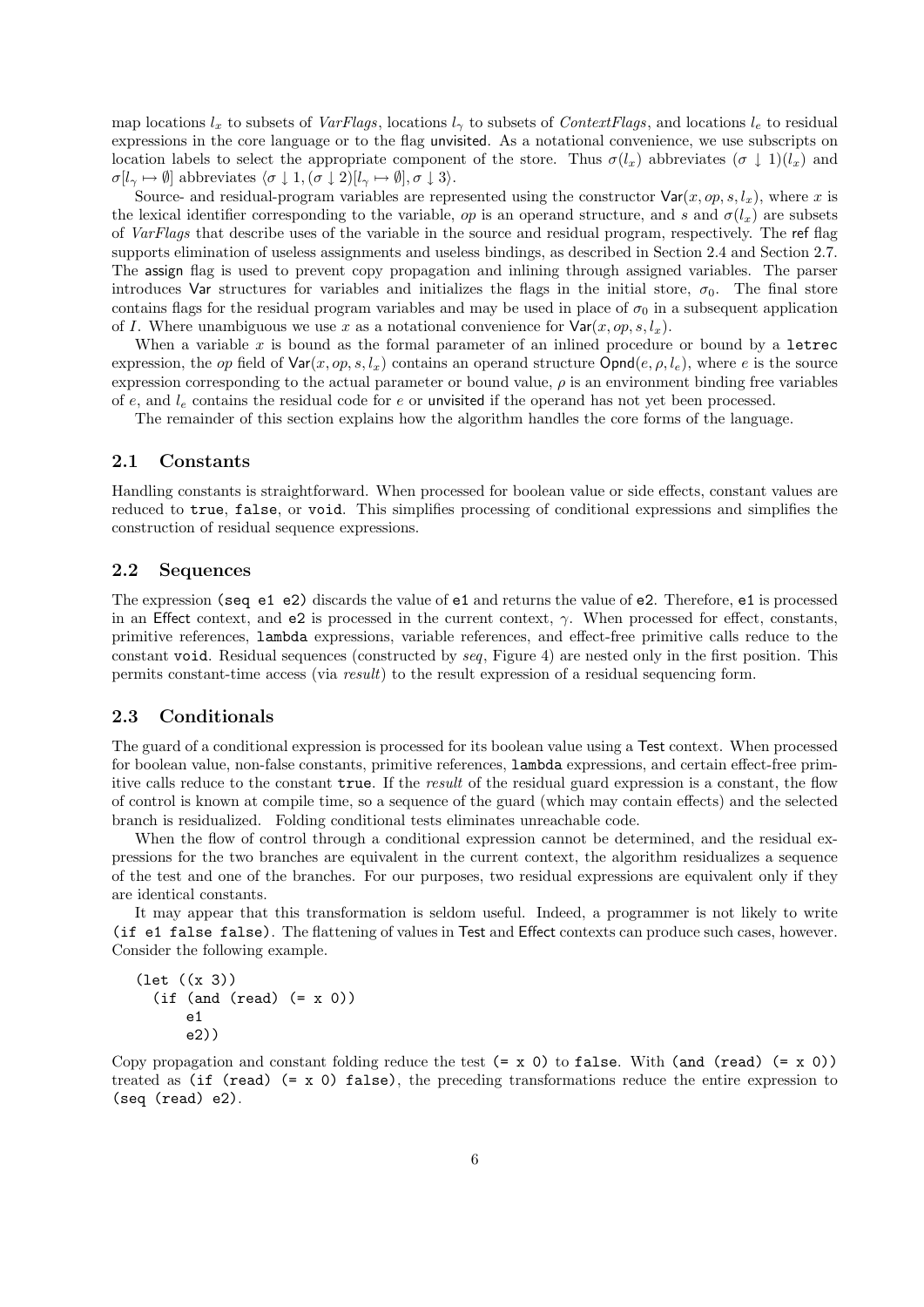#### 2.4 Variable assignments

If a local variable x is unreferenced, then an assignment ( $\text{assign } x \text{ el}$ ) is useless and  $\text{el}$  can be processed for effect. Because the algorithm may still be in the process of computing referenced flags for residual-program variables  $(\sigma(l_{x}))$  when it encounters the assignment, it bases this decision on the conservative source-program referenced flags  $(s)$ . If x is referenced in the source program, the expression  $e1$  is processed in Value context, the assign flag is set in  $\sigma(l_{x'})$ , and an assignment to the  $\alpha$ -converted variable  $x'$  is residualized.

# 2.5 Procedure calls

The treatment of call illustrates the demand-driven nature of our algorithm. The argument at a call site is not processed before the body of the called procedure. Rather, when the algorithm encounters a call, it constructs an App context that contains the current context (the context of the call itself) and an operand structure for the argument at the call site. The expression in operator position is then processed using the newly constructed call context.

The operand structure captures the current environment so that the argument can be processed on demand. Operand structures also play a role in cycle detection described in Section 3. The residual code is cached within the operand so that an argument is processed at most once. The visit procedure returns the cached residual code if present. Otherwise it processes the argument in the given context, caching the result. Operands are visited in Value context unless they are associated with unreferenced variables, in which case they are visited for effect.

Processing of arguments is deferred until the algorithm encounters references to the corresponding formal parameters or decides to residualize the call. If a call is inlined, the residual code returned is a version of the integrated procedure's body specialized, via recursive application of the inliner, to its argument. If the call has not been inlined, the operand is processed for value using visit, and the call is residualized.

Processing on demand allows arguments bound to unreferenced formal parameters of an inlined procedure to be processed for effect rather than value. This often reduces the size and execution time of the residual program and may improve the accuracy of the referenced and assigned information collected for variables in the residual program. For example, if f is (lambda (x y z) (if (> z 0) (+ z y) x)), the inlined call (f e1 e2 3) reduces to (seq e1 ((lambda (y)  $(+ 3 y)$ ) e2)). Because e1 is processed for effect, the residual code for the call may actually be smaller when inlined. If variable references in the source of e1 no longer appear in the residual code, expressions bound to those variables may be processed for effect as well.

### 2.6 Primitive references

The current context determines how the algorithm treats primitive references. In Test or Effect contexts it residualizes true or void because a primitive reference cannot signal an error and always has a non-false value. In a Value context it simply residualizes the primitive reference. In a call context, the algorithm processes the operand for its value and attempts constant folding when the result is a constant. If successful, the call is marked inlined and the new constant is residualized; otherwise the primitive reference is residualized.

### 2.7 Lambda expressions

The algorithm handles lambda expressions much like primitive references. In Test and Effect contexts lambda expressions reduce to the constants true and void, respectively. In a Value context the body is processed in an environment extended with a fresh variable for the formal parameter, and the lambda expression is reconstructed with the fresh variable and the optimized body.

In a call context  $\mathsf{App}(op, \gamma, l_\gamma)$  the body is processed using the outer context of the call,  $\gamma$ , in an environment mapping the formal parameter  $x$  to a fresh residual-program variable  $x'$  bound to the operand op from the call site. The s field of x' is initialized with the contents of  $\sigma(l_x)$  for the corresponding source-program variable  $x$ . That is, the source flags of  $x'$  inherit the residual flags of  $x$ .

If no reference to x' is residualized while processing the body, then ref  $\notin \sigma_2(l_{x'})$  and the operand can be processed for effect. If  $x'$  is also unassigned, then a sequence is constructed from the residualized operand and the specialized body to ensure applicative-order sequencing of effects. Otherwise, a let binding (direct lambda call) is constructed for variables referenced or assigned in the residual code of the body. These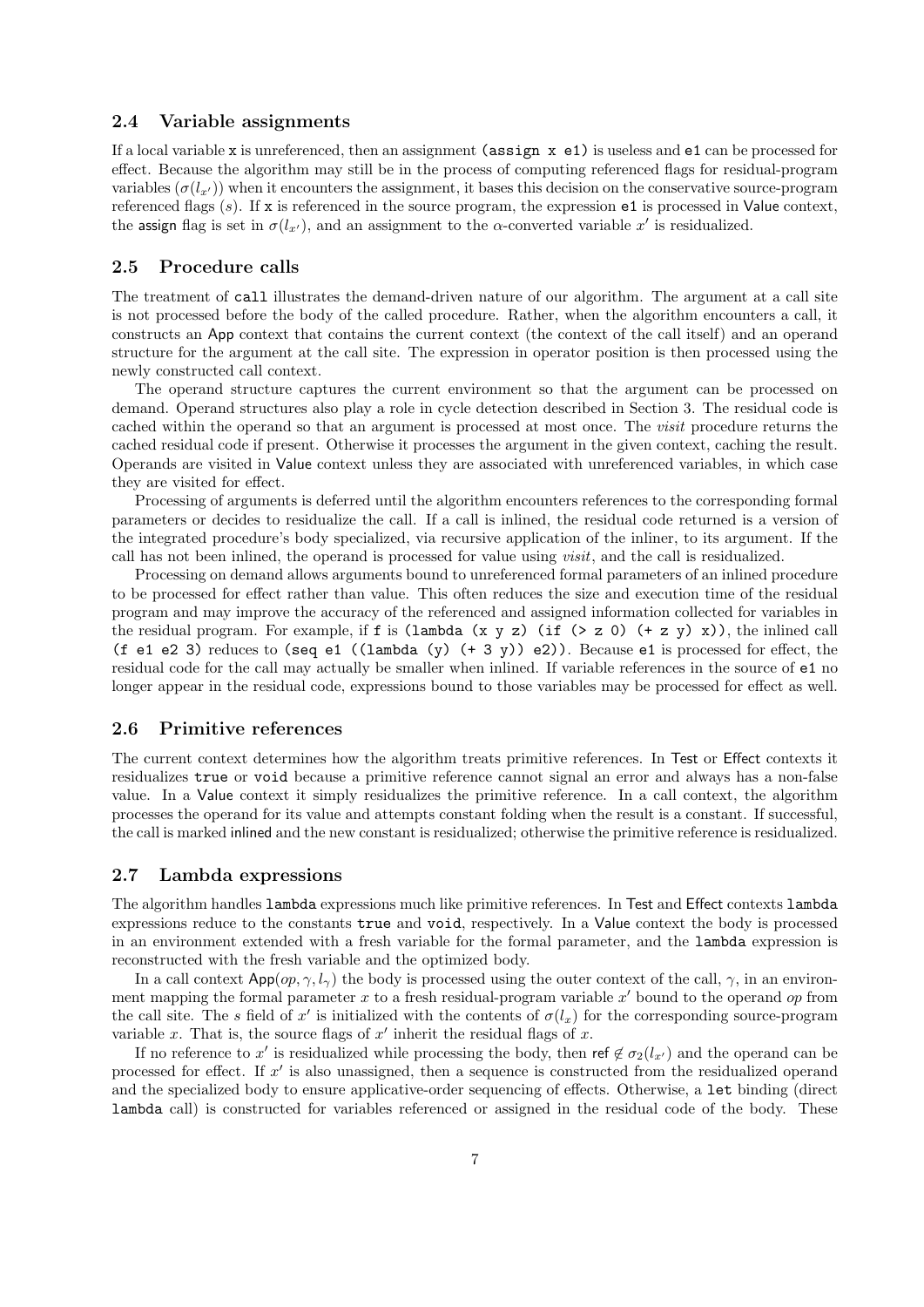```
(letrec ((f (lambda (x) (if (zero? x) 1 (* x (f (- x 1)))))))
         (g (lambda () (display "hello")))
         (h (assign x (lambda () g)))
         (a (lambda (x) (b x)))
         (b (lambda (x) (a x))))
  (f 5))
```
Figure 5: Sample letrec expression.

transformations effectively inline a version of the procedure specialized to the call site for which the call context was originally constructed.

### 2.8 Letrec expressions

Handling a letrec expression is similar to handling a lambda expression in a call context: the body is processed in an extended (circular) environment and useless bindings are pruned. A binding can be pruned only after all expressions in its scope have been processed. Therefore, after processing the body of a letrec expression, the algorithm must process operands of as-yet unreferenced variables, such as g, h, a, and b in Figure 5. Operands of variables not referenced in the source program are visited for effect. Processing of trivially effect-free operands, such as the lambda expression bound to g, or operands of already referenced variables such as f, is left for the pruning phase. Other operands are conservatively processed for value. The binding for an unassigned and unreferenced variable can then be eliminated provided its operand is effect-free, that is, it does not diverge, perform side effects, or capture a continuation. The binding for g is retained because a reference to  $g$  is residualized when the operand of h is conservatively processed for value and the binding for h is retained because its operand performs a side effect. The bindings for a and b are discarded. By visiting operands on demand, the algorithm generally obtains more complete information than would be obtained with any arbitrary processing order.

#### 2.9 Variable references

Variable references are the focal points for copy propagation and inlining. In Effect context, a variable reference reduces to the constant void. In Value, Test and call contexts, the variable is renamed, and the operand bound to that variable, if any, is processed for value as a prelude to copy propagation and inlining. The initial processing of the operand conveniently biases the algorithm in favor of inlining at leaves of the call graph.

Copy propagation and inlining are performed by  $copy$ , defined in Figure 4, which takes the Var structure for the renamed variable, the *result* e of the processed operand, and the current context, continuation and store. Copies are propagated in cases one, four, and five of the definition. Inlining is attempted in the third case when e is a lambda expression processed in a call context.

# 3 Restraining the Algorithm

To simplify the presentation, we have not yet described the mechanisms that bound the run time of the algorithm, limit code growth due to inlining, and detect cycles. There are three mechanisms of interest.

A linear bound is enforced on the run time of the algorithm by maintaining an effort counter whenever an expression is processed more than once, i.e., for each attempt to inline an operand (see Section 2.9). The effort counter advances each time  $I$  is called. If the effort bound is exceeded, the inlining attempt is aborted and the call is residualized instead. Because the inlining attempt may be aborted, fold does not set the inlined flag until processing is complete. The effort counter is not reset for nested integrations, as this could lead to nonlinear processing time. Because the number of call sites in the original source program is fixed and because we bound the amount of effort expended processing each of these sites, the run time of the algorithm is linear in the size of the input program.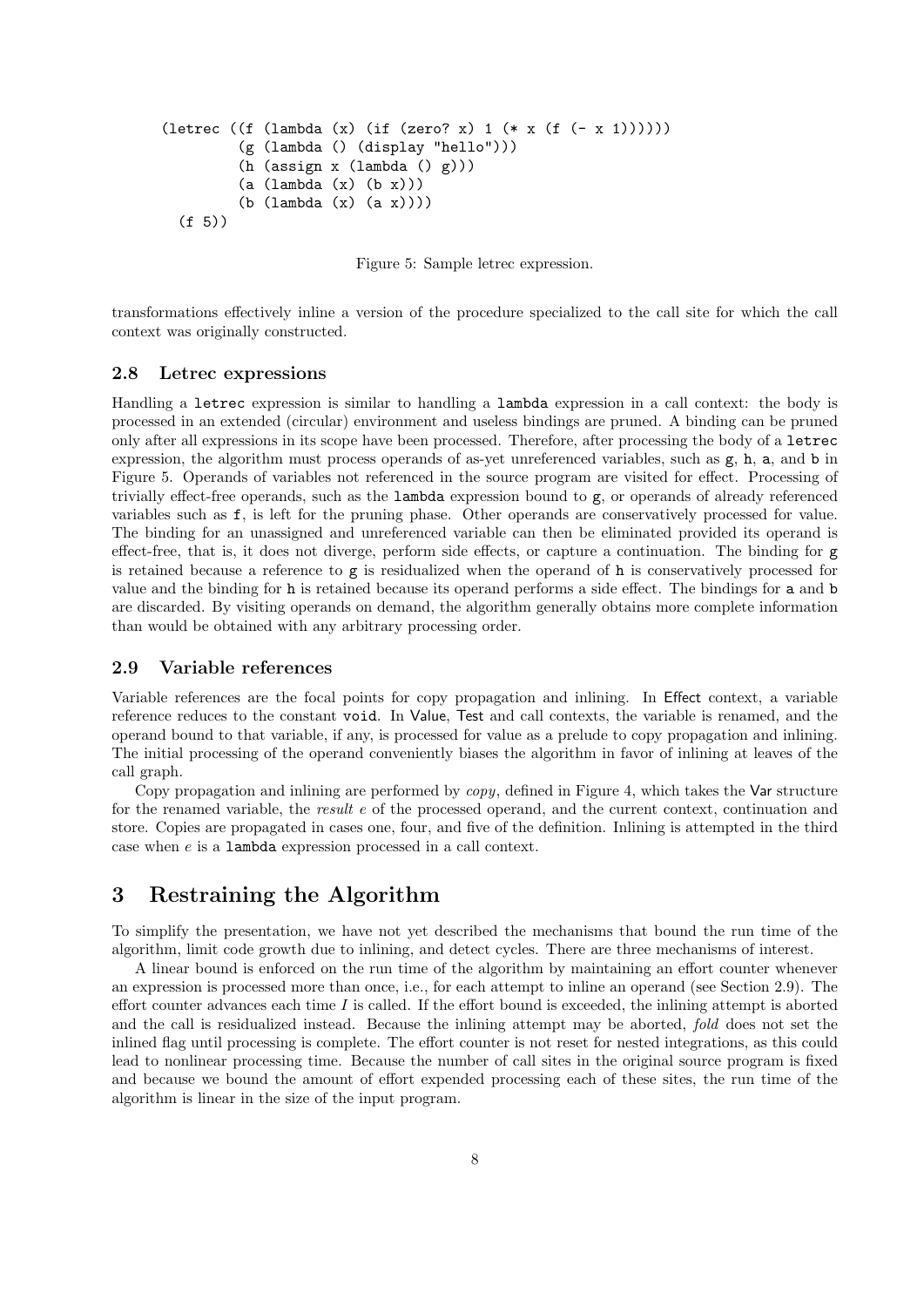The effort counter is an intuitive, no-nonsense mechanism that permits general-purpose optimization and which allows the linear-time constant of proportionality to be scaled. Other methods for bounding the run time of the algorithm may abandon entire classes of useful optimizations. For example, if only calls to leaf routines are inlined, then programs containing η-expansions are not fully optimized.

Code growth is limited via a size counter that tracks the size of the residual code as it is produced. This counter is incremented whenever a form is residualized in the output. If the size threshold is exceeded while attempting to integrate a procedure, the inlining attempt is abandoned and the call is residualized instead. When inlining an operand bound to a variable referenced only once in the source program, no limit is imposed on the size of the residual code. Inlining procedures called only once does not directly increase the size of the residual program and, through specialization, may decrease code size.<sup>1</sup> While the effort counter alone prevents indefinite inline expansion, the size counter prevents excessive growth in any one part of the program.

The effort and size counters are passed as additional arguments to I. When constructing a call context, the current effort counter is stored in each operand structure so that the cost of processing the operand may be charged to the original call site. In particular, this allows source-program operands to be processed without an effort counter. The size counter is not stored in the operand structure. Rather, a new counter with no limit is used when the operand is first processed for value. The resulting size count is cached along with the residual code in the operand structure. The cached size is added to the current size counter if a binding to this operand is residualized.

Cycles are detected by consulting additional flags within operand structures to recognize when the value of an operand is requested during the initial processing of that operand. An "outer-pending" flag, tested and set by copy, is used to detect recursive references encountered while inlining a procedural operand, as in the expression ((lambda (x) (x x)) (lambda (x) (x x))). An "inner-pending" flag, tested and set by visit, is used to detect recursive references within an operand as in (letrec  $((f (lambda (f)))) (f))$ . These flags can be extended to govern loop unrolling within a recursive procedure and unfolding at the call site. When a cycle is discovered while processing the operand for a variable, a variable reference is residualized.

The cycle-detection mechanism generally interrupts recursive inlining long before the effort counter is exceeded. This is important because it prevents the algorithm from wasting effort that could otherwise be applied to inlining. To illustrate, suppose that while inlining a call to f, the algorithm encounters a call to g, where g is bound to a recursive procedure. If cycle-detection were disabled, then recursively visiting the operand of g would eventually exceed the effort limit and the entire inlining attempt for f would be aborted. By detecting the cycle involving g early, the algorithm residualizes the call to g and resumes its effort to inline f.

Polyvariance is achieved by attempting to integrate a procedure at each of its call sites and relying on the size counter to abort any attempts for which the residual code produced would exceed the size limit. Thus, the algorithm bases the inlining decision at each call site on the size of the procedure when specialized to its arguments. In contrast, a monovariant approach bases the decision solely on the size of the procedure without taking into account the arguments. Polyvariance thus permits more aggressive inlining without an increase in the size threshold, resulting in better performance with tighter control over code growth.

# 4 Extensions

### 4.1 Primitive handlers

The algorithm in Section 2 folds primitive calls only when all of the operands at the call site residualize with constant result expressions. In fact, by exploiting algebraic properties of primitives, constant folding may be possible even when some operands are not constants. For example, (member e1 '()) is processed as if it were the equivalent expression (seq e1 false). This provides member with the same polyvariant inlining benefits that would automatically result had it been defined as a user procedure.

Our implementation currently performs only a few such transformations. We consider adding a new primitive handler only if: (1) it eliminates the need to process an operand for value, or (2) the transformation

<sup>1</sup>Code size increases only if procedural arguments passed to a called-once procedure are inlined.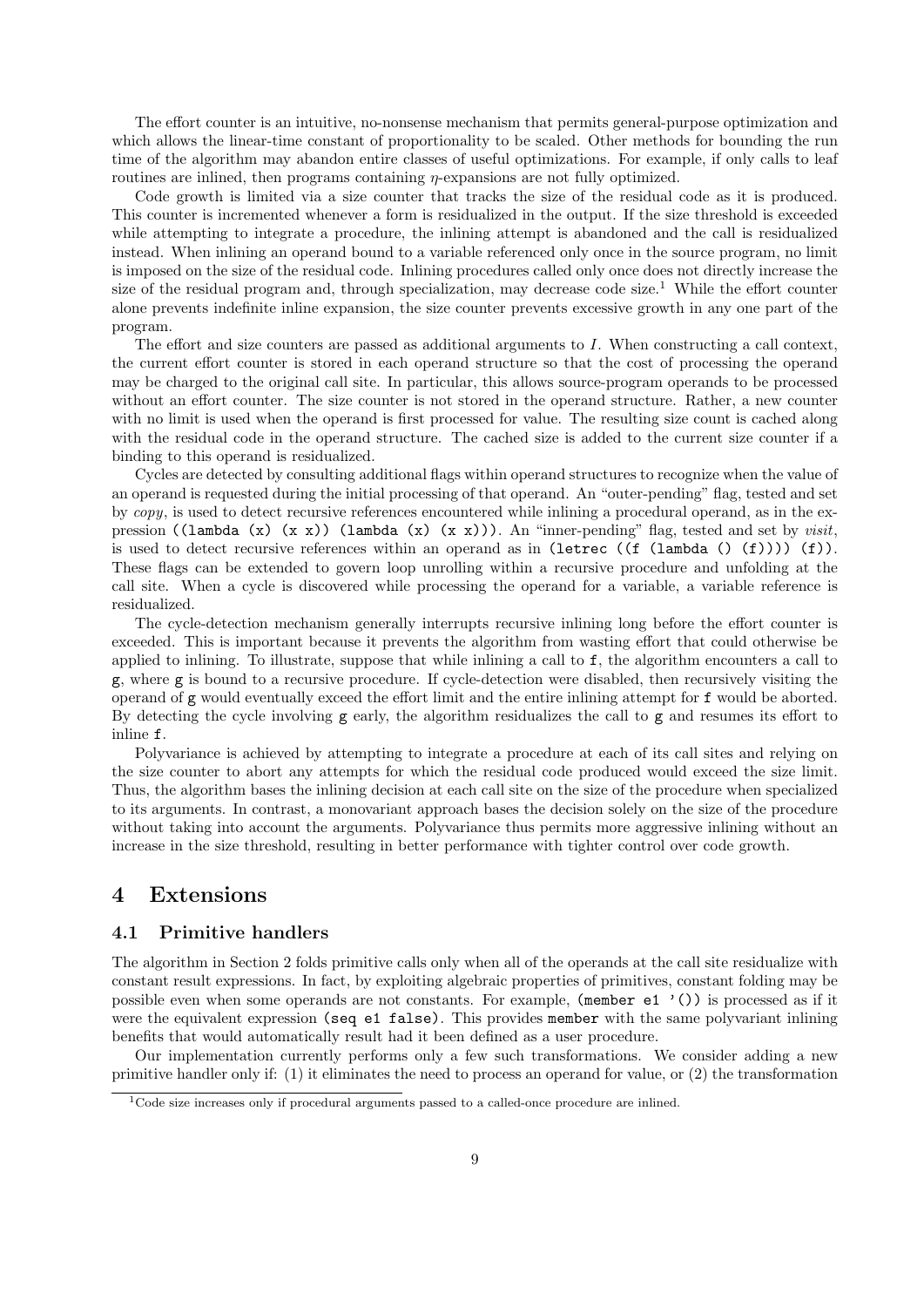exposes opportunities for further folding.<sup>2</sup> The member example above satisfies both conditions: e1 can be processed for effect, and exposing the constant false may allow folding of a conditional test.

## 4.2 Pruning letrec bindings

After processing the body of a letrec expression, the algorithm must process operands of as-yet unreferenced variables, such as  $g$ , h, a, and b in Figure 5. In the simplified algorithm, these operands are conservatively visited for value unless trivially effect-free. Using an effort counter, the algorithm can instead visit operands of as-yet unreferenced variables for effect. To support this, operand structures are extended so that cached residual code produced in effect context can be distinguished from that produced in value context. An operand is processed for effect, and the resulting code cached, only if the operand has not already been processed. If the effort counter is exceeded, the operand is visited conservatively for value. When an operand is visited for value, cached residual code is returned only if it was obtained in value context. Caching ensures that operands of as-yet unreferenced variables are processed at most twice: once for effect using an effort counter, and if necessary, once for value.

### 4.3 Improving accuracy

In Figure 3, the third case of the rule for variable references visits the operand in value context as a prelude to copy propagation or inlining. When a reference is processed in test context, immediately processing its operand for value may reduce accuracy. Consider the difference between (if (cons e1 e2) 1 2) and (let  $((x (cons e1 e2)))$  (if  $x 1 2)$ ). In the first expression, the call to cons is processed in test context. Because cons cannot return false, e1 and e2 can be processed for effect, and the conditional test folds. In the second expression, processing the operand of x for value causes the call to cons to be residualized with e1 and e2 processed for value. This prevents the conditional expression from folding and may cause otherwise useless bindings referenced within e1 and e2 to be retained.

To solve this problem, the rule for variable references is modified so that when processing a reference in test context, its operand is visited in test context using an effort counter. An effort counter must be used because it may be necessary to revisit the operand in value context if the variable is referenced elsewhere in the program. If the effort limit is exceeded, the operand is processed conservatively in value context. Operand structures are extended to distinguish residual code produced in test context from that produced in value context. When an operand is visited for value, cached residual code is returned only if it was produced in a value context. With these changes in place, the second example above folds to 1 just as the first did.

In the definition of fold in Figure 4, the continuation  $\kappa_3$  constructs the equivalent of a let binding when the formal parameter of a called lambda expression appears to be referenced or assigned. Where the referenced or assigned information is conservative, this can be improved upon by two simple transformations. First, when the residual code for  $e2$  is (const c), (let  $((x e1)) e2$ ) can be treated instead as the equivalent expression (seq e1 (const c)) because x is clearly not used even if it appeared to be while processing e2. Similarly, when the residual code for e3 is (const c), (let ((x e1)) (seq e2 e3)) can be treated instead as (seq (let  $((x \t{e}1)) \t{e}2)$  (const c)). With these two transformations in place, the following example reduces to 12 instead of a let binding with 12 as its body. This allows the constant to be propagated into other contexts where it may lead to constant folding.

```
(let ((f (lambda (g) (g g))))(let ((z (lambda (n) (if (< n 10) (lambda (x) 5) (lambda (x) 15)))))
    (let ((y (lambda (m) (m 4))))
      (\text{let } ((x (y z)))(+ 7 (f x))))
```
# 4.4 Inlining recursive procedures

A procedure is inlined by setting a size counter and an effort counter (if not already set) then processing the procedure body in an environment mapping the formal parameters to fresh variables containing operand

<sup>&</sup>lt;sup>2</sup>For example, strength reductions that simply replace one call with another are left for a later pass of the compiler.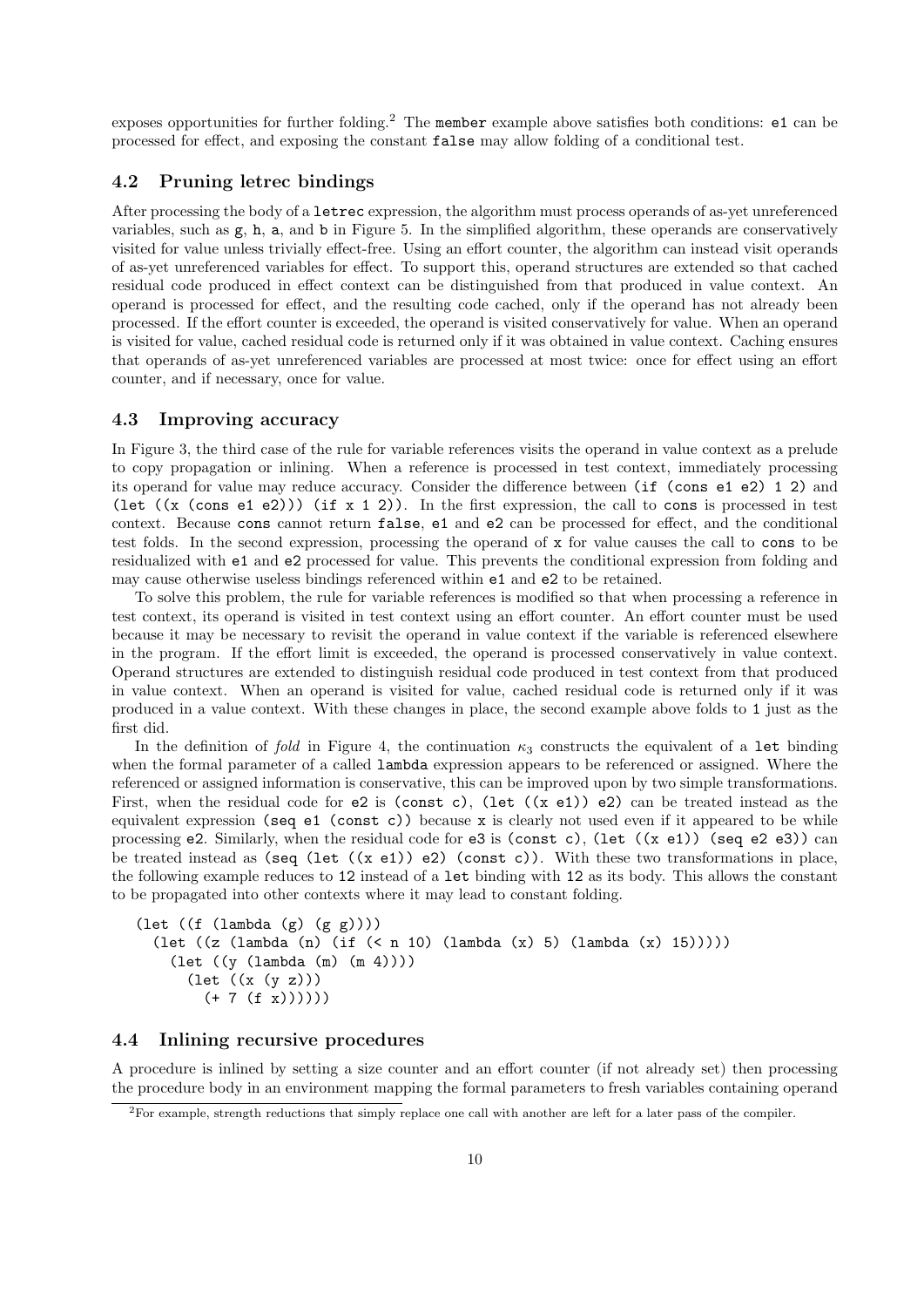structures for the actual parameters at the call site. Calls to non-recursive procedures are inlined when the size of the resulting residual code does not exceed the size limit and the effort limit is not exceeded. Calls to recursive procedures are inlined only if the above conditions hold and (1) no recursive calls appear in the residual code, or (2) the procedure body can be specialized to the actual parameters at the call site. Many calls satisfying condition (1) are already inlined as a natural consequence of the algorithm already presented. In this section we describe extensions which allow the algorithm to discover additional cases in which calls satisfy condition (1) and which allow the algorithm to inline calls satisfying condition (2).

To illustrate the first condition, consider the factorial function defined below.

```
(define f
  (lambda (x)
    (if (zero? x)
        1
        (* x (f (- x 1))))))
```
Using the cycle detection mechanisms described in Section 3, the algorithm can recognize that a variable is bound to a recursive operand when that operand is initially processed for value. When attempting to inline a call to the recursive procedure bound to f, we first extend the environment so that f maps to a fresh variable,  $f'$ , with no operand, then process the procedure body in the call context. Because  $f'$  has no operand, recursive calls within the body are forced to residualize (see the last line in definition of copy, Figure 4). If, after processing the body,  $f'$  is unreferenced, then no recursive calls were residualized. That is, the call folded completely, as happens for (f 0), satisfying condition (1) above.

If, after processing the body,  $f'$  is referenced but the fresh formal parameters are not referenced, then copy propagation or inlining successfully replaced references to the formals within the body. This often means the operands of recursive calls to f are known. For example, processing the call (f 5) in this manner yields  $(* 5 (f' 4))$ . If some of the operands at the original call site have constant residual expressions, a size counter is set along with modest effort and unfolding counters and we attempt to completely unfold the call. If these limits are not exceeded and no recursive calls remain in the resulting residual code, condition (1) is satisfied. For example, the call (f 5) reduces to 120.

If condition (1) cannot be met, a call to a recursive procedure may still be inlined if the procedure body can be specialized to the arguments at the call site. For example, consider the definition of fold below.

```
(define fold
  (lambda (f x b null? car cdr)
    (if (null? x)
       b
        (f (car x) (fold f (cdr x) b null? car cdr))))
```
When the operand bound to fold is initially processed, we record the residual code for the operands at each recursive call. When attempting to specialize fold we collect the set of formal parameters that are invariant with respect to copy propagation and inlining. For our purposes, a formal parameter is invariant if it is unassigned and if for all recursive calls the corresponding actual parameter is merely a reference to that formal parameter. In the case of fold, all formal parameters except x are invariant in this sense. The set of invariant formals can be computed in linear time because the residual code for each of the arguments at the recursive call sites is tested at most once. Once computed, this set is cached within the operand structure.

Specialization is attempted if some formals are invariant and the residual expressions for their operands at the original call site are not variable references. This prevents trivial specialization. To specialize the procedure, we extend the environment with formal parameters mapped to fresh variables, set effort and size counters and process the body. The fresh formal parameters contain operands only if the corresponding formal parameters are marked invariant. This ensures that the resulting optimized code is valid for all iterations. If the size and effort limits are not exceeded, the original call is replaced by a call to a local letrec binding for the specialized procedure body.

Eliminating unused invariant bindings is analogous to pruning unused letrec bindings. Processing of recursive call operands is deferred until the rest of the body has been processed. The operands of variables marked referenced or assigned at this point are visited for value. Operands for as-yet unreferenced variables are visited as described in Section 4.2. Bindings for unused formals are then eliminated from the specialized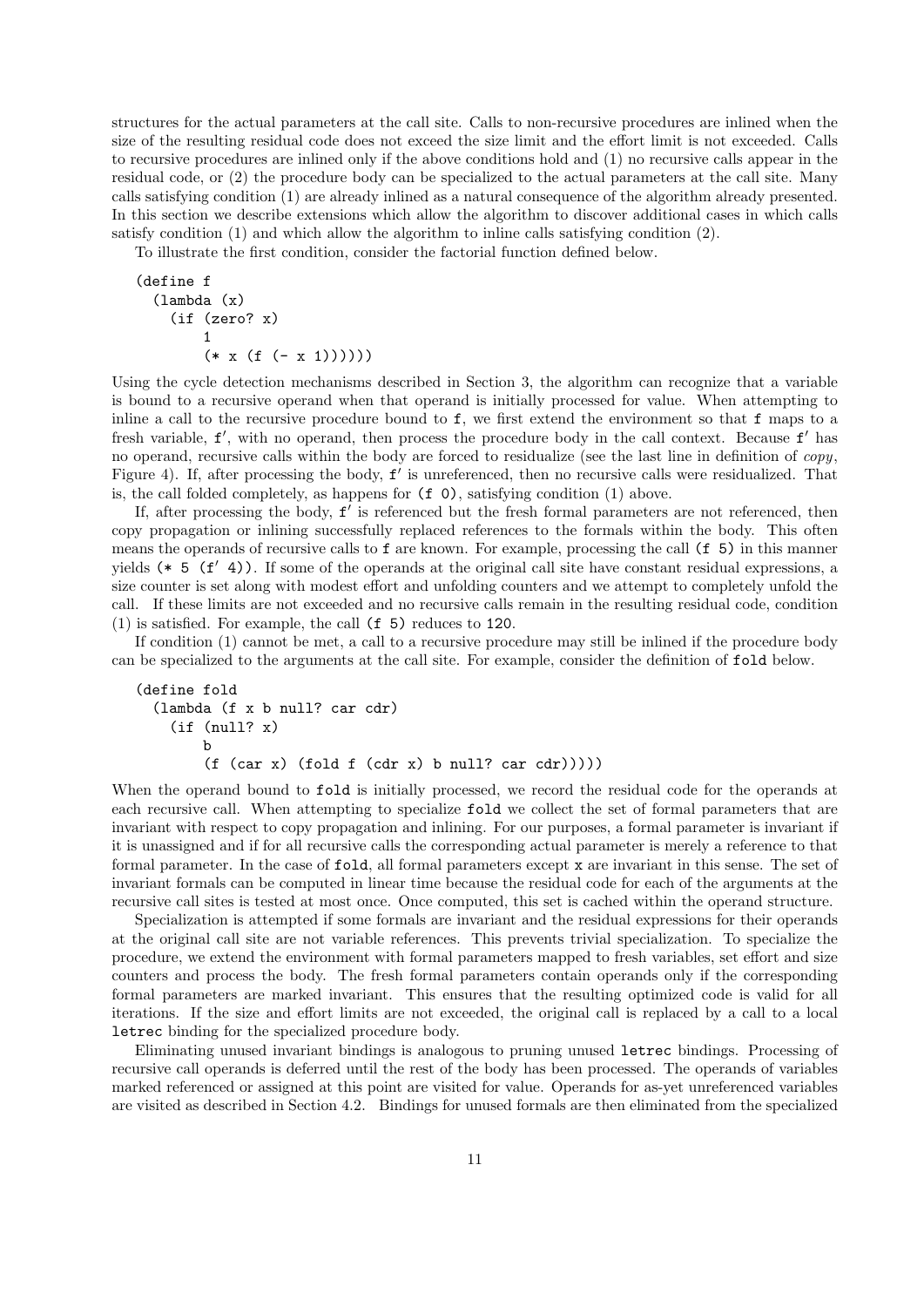| Benchmark       | Lines | Description                                                               |
|-----------------|-------|---------------------------------------------------------------------------|
| boyer           | 528   | Logic programming benchmark originally by Bob Boyer                       |
| dynamic         | 1,503 | Henglein's dynamic type inferencer [13]                                   |
| graphs          | 558   | Counts directed graphs with distinguished root                            |
|                 |       | and $k$ vertices, each having out-degree at most 2                        |
| lattice         | 214   | Enumerates the lattice of maps between two lattices                       |
| matrix          | 585   | Tests whether matrix is maximal among all matrices                        |
|                 |       | obtained by reordering rows and columns                                   |
| maze            | 787   | Hexagonal maze generator by Olin Shivers                                  |
| nbody           | 1,534 | Implementation [17] of Greengard multipole algorithm [12]                 |
| splay           | 971   | Implementation of splay trees                                             |
| conform         | 395   | Type checker by Jim Miller                                                |
| earley          | 455   | Earley's parser by Marc Feeley                                            |
| em-fun          | 416   | Jeffrey Siskind's functional implementation of an EM clustering algorithm |
| $em\text{-}imp$ | 404   | Siskind's imperative implementation of an EM clustering algorithm         |
| interpret       | 842   | Marc Feeley's Scheme interpreter evaluating takl                          |
| peval           | 496   | Feeley's simple Scheme partial evaluator                                  |
| simplex         | 182   | Simplex algorithm                                                         |

Table 1: Description of benchmarks. Size excludes blank lines and comments.

procedure body, and each recursive call is rewritten as a sequence that evaluates operands of unused formals for effect, then makes the recursive call passing operands only for used formals.

Specializing (fold  $* \times 1$  zero? (lambda  $(x) \times$ ) (lambda  $(x) (- \times 1)$ ) in this manner yields the same code as the earlier definition of factorial, modulo renaming. Although we do not explicitly perform specialization for mutually recursive functions, inlining often converts mutual recursion into direct recursion [15]. The resulting direct recursion can then be specialized as described above.

# 5 Performance

We have implemented the inlining algorithm as an additional pass within *Chez Scheme*, a commercial optimizing compiler for Scheme. Although described in Section 2 as an interpreter written in continuationpassing style (CPS), the inlining algorithm is implemented in direct style, relying on the applicative-order semantics of Scheme to sequence effects. When a size or effort counter exceeds its bound, the inlining attempt is abandoned via non-local exit to the point at which the counter was set, and a call is residualized instead. Because the continuations which provide these non-local exits are never reinstated, simple one-shot continuations suffice [8]. Operations on sets of flags are implemented efficiently as operations on bit-vectors. When creating a fresh variable, for example, residual-variable flags are copied to source-variable flags by a single logical shift operation. We do not CPS-convert input programs; doing so would not materially simplify the algorithm and could exaggerate the benefits obtained by inlining [1].

Table 1 describes the benchmarks used to evaluate the inlining algorithm. The benchmarks in the first part of the table were provided by Jagannathan and Wright [14] and have already been processed by their local simplification pass, which performs many of the same optimizations as our inliner. To facilitate comparison with their results, performance data was collected on a 150 MHz SGI MIPS R4400 workstation.

Table 2 shows the performance increase obtained when the benchmarks are optimized using different size and effort bounds. With the exception of nbody, all programs show consistent and significant speedups. Profiling reveals that nbody spends most of its time indexing three levels deep into a structure of nested arrays. Thus, the variability we observe is likely due to cache effects. When run on the Intel Pentium Pro, which better tolerates cache effects, nbody shows consistent speedups ranging from 1.06 to 1.11. As is to be expected, increasing the effort limit generally improves performance somewhat. Both graphs and peval improve substantially at higher effort limits.

Inlining more than doubles the performance of lattice, graphs, and conform. A large percentage of runtime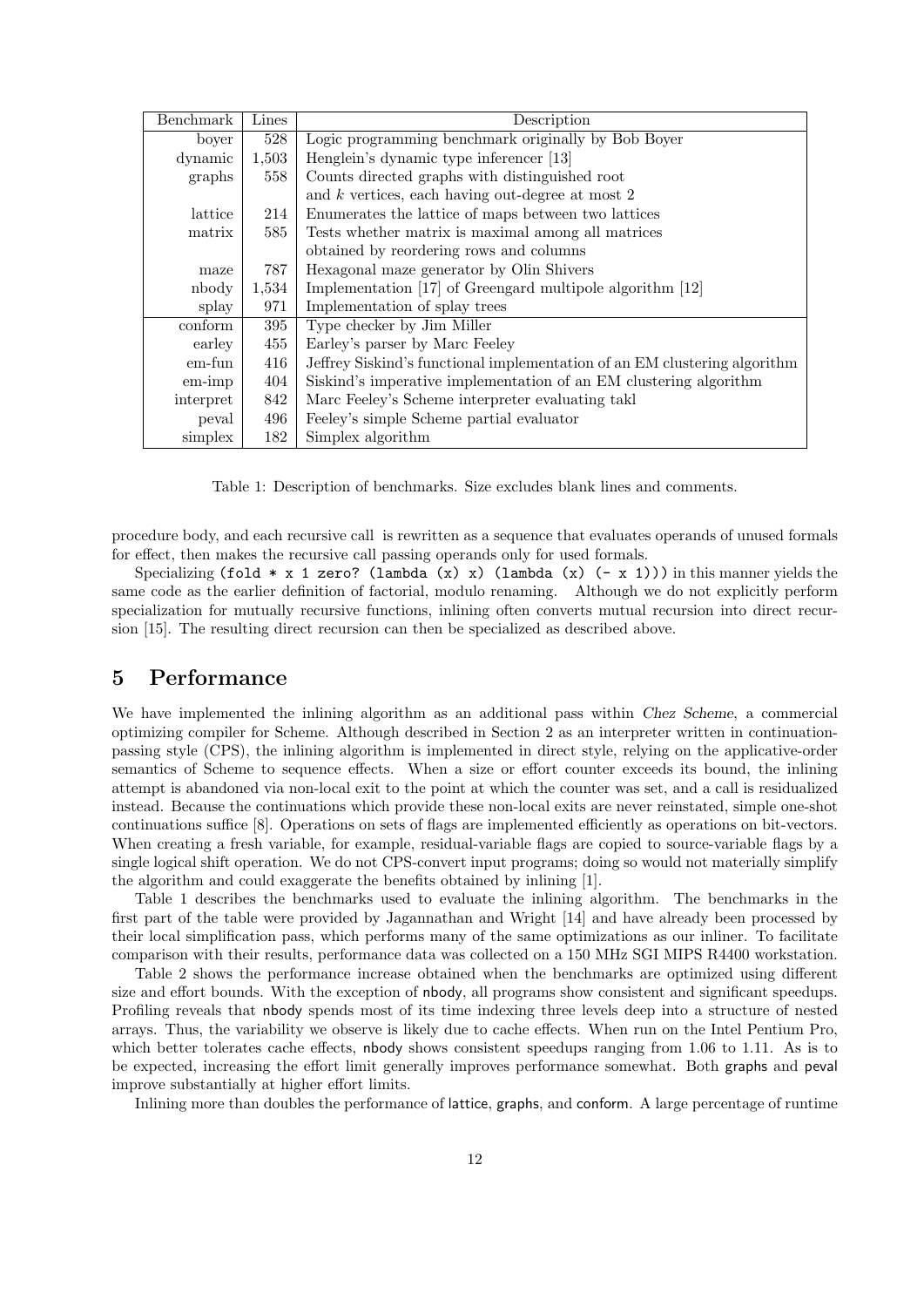|                 |      |      |      | Effort limit 100 |      | Effort limit 1000 |      |      |      |      |      |      |  |
|-----------------|------|------|------|------------------|------|-------------------|------|------|------|------|------|------|--|
| Size limit:     | 10   | 20   | 30   | 40               | 50   | 60                | 10   | 20   | 30   | 40   | 50   | 60   |  |
| boyer           | 1.03 | 1.04 | 1.04 | 1.04             | 1.04 | 1.04              | 1.03 | 1.04 | 1.06 | 1.06 | 1.07 | 1.06 |  |
| dynamic         | 1.05 | 1.07 | 1.07 | 1.08             | 1.06 | 1.05              | 1.08 | 1.10 | 1.05 | 1.05 | 1.10 | 1.07 |  |
| graphs          | 1.79 | 1.78 | 1.78 | 1.78             | 1.78 | 1.77              | 1.76 | 2.25 | 2.24 | 2.25 | 2.25 | 1.59 |  |
| lattice         | 4.30 | 4.37 | 4.39 | 4.40             | 4.39 | 4.39              | 4.30 | 4.57 | 4.48 | 4.57 | 4.56 | 4.57 |  |
| matrix          | 1.29 | 1.27 | 1.27 | 1.29             | 1.30 | 1.29              | 1.31 | 1.28 | 1.30 | 1.31 | 1.32 | 1.30 |  |
| maze            | 1.45 | 1.38 | 1.40 | 1.35             | 1.40 | 1.42              | 1.46 | 1.39 | 1.40 | 1.42 | 1.41 | 1.39 |  |
| nbody           | .95  | .97  | .98  | 1.04             | 1.04 | 1.05              | .92  | 1.00 | .98  | .93  | 1.04 | 1.03 |  |
| splay           | 1.26 | 1.29 | 1.30 | 1.29             | 1.28 | 1.28              | 1.32 | 1.20 | 1.33 | 1.31 | 1.38 | 1.35 |  |
| conform         | 2.41 | 2.50 | 2.62 | 2.70             | 2.69 | 2.66              | 2.44 | 2.52 | 2.47 | 2.68 | 2.67 | 2.69 |  |
| earley          | 1.10 | 1.10 | 1.08 | 1.09             | 1.09 | 1.10              | 1.09 | 1.11 | 1.12 | 1.12 | 1.12 | 1.12 |  |
| em-fun          | 1.15 | 1.18 | 1.05 | 1.02             | 1.09 | 1.02              | 1.20 | 1.15 | 1.07 | 1.15 | 1.15 | 1.14 |  |
| $em\text{-}imp$ | 1.16 | 1.10 | 1.06 | 1.11             | 1.15 | 1.06              | 1.16 | 1.09 | 1.06 | 1.13 | 1.05 | 1.06 |  |
| interpret       | 1.07 | 1.03 | 1.09 | 1.09             | 1.10 | 1.10              | 1.08 | .99  | 1.10 | 1.07 | 1.07 | 1.07 |  |
| peval           | 1.22 | 1.07 | 1.05 | 1.07             | 1.07 | 1.06              | 1.07 | 1.21 | 1.23 | 1.22 | 1.23 | 1.24 |  |
| simplex         | 1.32 | 1.32 | 1.30 | 1.32             | 1.32 | 1.32              | 1.31 | 1.32 | 1.31 | 1.32 | 1.30 | 1.30 |  |

Table 2: Performance increase from inlining with different size and effort bounds.

|                 |      |      |      | Effort limit 100 |      | Effort limit 1000 |      |      |      |      |      |      |
|-----------------|------|------|------|------------------|------|-------------------|------|------|------|------|------|------|
| Size limit:     | 10   | 20   | 30   | 40               | 50   | 60                | 10   | 20   | 30   | 40   | 50   | 60   |
| boyer           | .97  | .97  | .99  | 1.00             | 1.00 | 1.00              | .97  | .99  | .99  | 1.01 | 1.01 | 1.01 |
| dynamic         | .87  | 1.18 | 1.20 | 1.20             | 1.31 | 1.31              | .86  | 1.26 | 1.30 | 1.37 | 1.55 | 1.57 |
| graphs          | .72  | .71  | .71  | .71              | .71  | .71               | .80  | .85  | .85  | .85  | .85  | .90  |
| lattice         | 1.13 | .91  | .91  | .91              | .91  | .91               | 1.13 | .89  | .89  | .89  | .89  | .89  |
| matrix          | .96  | 1.01 | 1.03 | 1.03             | 1.03 | 1.03              | .94  | .99  | 1.01 | 1.00 | 1.00 | 1.00 |
| maze            | .74  | .74  | .78  | .78              | .78  | .78               | .74  | .74  | .78  | .78  | .78  | .78  |
| nbody           | 1.20 | 1.22 | 1.25 | 1.25             | 1.25 | 1.25              | 1.24 | 1.27 | 1.33 | 1.34 | 1.40 | 1.46 |
| splay           | 1.00 | 1.00 | 1.02 | 1.06             | 1.06 | 1.06              | .99  | 1.01 | 1.12 | 1.12 | 1.10 | 1.12 |
| conform         | .73  | .80  | .82  | .86              | .86  | .86               | .72  | .75  | .76  | .80  | .80  | .80  |
| earley          | .91  | .92  | .96  | .96              | .96  | .96               | .82  | .85  | .89  | .89  | .91  | .94  |
| em-fun          | .88  | .92  | 1.07 | 1.09             | 1.09 | 1.09              | .88  | .91  | 1.15 | 1.17 | 1.13 | 1.12 |
| $em\text{-}imp$ | .87  | .89  | .89  | .92              | .92  | .92               | .85  | .89  | .88  | .90  | .90  | .90  |
| interpret       | 1.19 | 1.26 | 1.31 | 1.31             | 1.31 | 1.31              | 1.17 | 1.23 | 1.28 | 1.29 | 1.29 | 1.35 |
| peval           | 1.01 | 1.04 | 1.04 | 1.04             | 1.04 | 1.04              | 1.00 | 1.03 | 1.03 | 1.03 | 1.03 | 1.03 |
| simplex         | .86  | .86  | .86  | .86              | .86  | .86               | .86  | .86  | .86  | .86  | .90  | .90  |

Table 3: Ratio of code size to original code size with different size and effort bounds. Numbers less than 1 indicate a decrease in code size.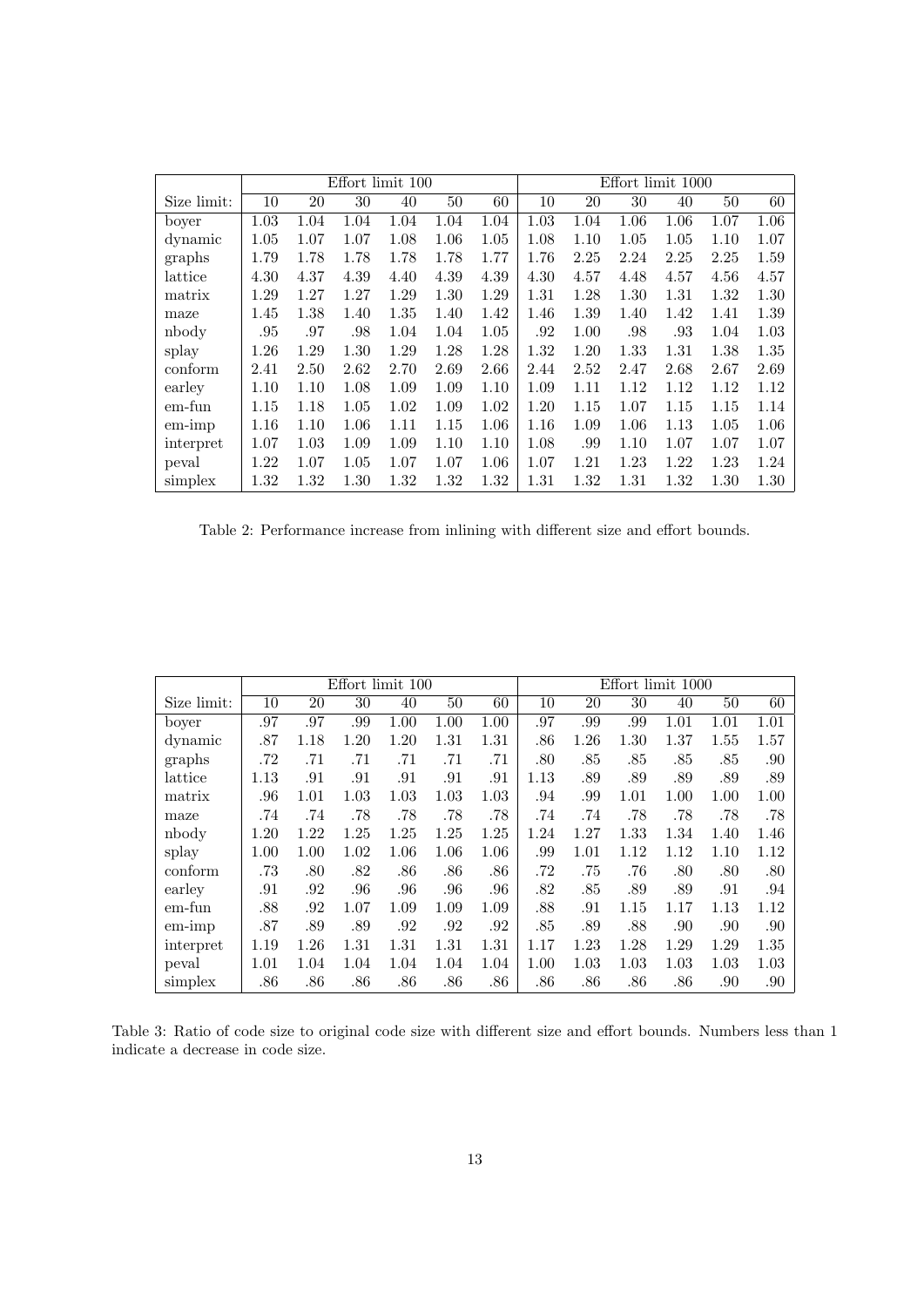|                 |         |     | Effort limit 100 |     |     | Effort limit 1000 |     |     |     |     |     |      |
|-----------------|---------|-----|------------------|-----|-----|-------------------|-----|-----|-----|-----|-----|------|
| Size limit:     | 10      | 20  | 30               | 40  | 50  | 60                | 10  | 20  | 30  | 40  | 50  | 60   |
| boyer           | .03     | .04 | .03              | .04 | .04 | .04               | .02 | .08 | .07 | .08 | .09 | .09  |
| dynamic         | .33     | .48 | .52              | .50 | .54 | .53               | .34 | .56 | .57 | .68 | .81 | 1.06 |
| graphs          | .08     | .08 | .09              | .09 | .08 | .07               | .11 | .13 | .14 | .13 | .15 | .14  |
| lattice         | .08     | .08 | .09              | .08 | .07 | .08               | .09 | .11 | .12 | .10 | .11 | .12  |
| matrix          | .11     | .11 | .11              | .11 | .13 | .11               | .14 | .18 | .20 | .21 | .21 | .21  |
| maze            | .11     | .11 | .13              | .12 | .13 | .12               | .11 | .12 | .13 | .13 | .14 | .13  |
| nbody           | .20     | .20 | .20              | .22 | .20 | .22               | .29 | .47 | .48 | .51 | .57 | .57  |
| splay           | $.10\,$ | .10 | .10              | .09 | .10 | .11               | .13 | .15 | .13 | .13 | .14 | .16  |
| conform         | .08     | .12 | .13              | .14 | .14 | .15               | .24 | .27 | .28 | .32 | .34 | .31  |
| earley          | .13     | .15 | .15              | .15 | .15 | .17               | .26 | .31 | .40 | .41 | .44 | .45  |
| em-fun          | .17     | .19 | .20              | .21 | .21 | .22               | .40 | .45 | .66 | .70 | .68 | .64  |
| $em\text{-}imp$ | .16     | .18 | .18              | .18 | .19 | .18               | .34 | .45 | .46 | .50 | .54 | .51  |
| interpret       | .28     | .29 | .33              | .34 | .34 | .34               | .29 | .31 | .47 | .51 | .56 | .55  |
| peval           | .08     | .08 | .09              | .12 | .13 | .13               | .17 | .19 | .19 | .19 | .22 | .19  |
| simplex         | .05     | .06 | .06              | .06 | .05 | .05               | .09 | .10 | .10 | .14 | .14 | .13  |

Table 4: Run time of the algorithm (in seconds) with different size and effort bounds.

calls made by lattice (73%) and graphs (43%) are to a user-defined memv procedure that searches a list for a given key. With a size limit of 4 our algorithm completely unfolds calls to memv in both programs because the target list happens to be a short constant at each call site for memv. The speedup of 4.57 for lattice at size limit 20 represents an additional speedup of 1.15 beyond the speedup of 3.97 due to unfolding calls to memv at size limit 4. The speedup of 2.25 for graphs at size limit 20 represents an additional speedup of 1.43 beyond the speedup of 1.57 due to unfolding calls to memv at size limit 4. The algorithm cannot unfold any of the recursive calls within conform. The large speedup is due simply to the fact that conform contains many small procedures that can be inlined.

Table 3 shows the effect of different size and effort bounds on the size of the resulting object code. The table reports the ratio of code size after optimization to the original code size. For many programs, inlining actually decreases code size. For most programs, code size increases gradually as the size limit increases. This confirms the intuition that the size counter is an effective mechanism for regulating code growth.

Table 4 shows the run time of the algorithm for different size and effort bounds. The algorithm completes both analysis and transformation of each program (except dynamic) in less than one second. At the highest settings for size and effort limits, dynamic is processed in just over one second. Increasing the effort limit by an order of magnitude typically only doubles the run time of the algorithm. When the size limit is varied, the run time of the algorithm increases roughly in proportion to the increase in code size.

# 6 Related work

Jagannathan and Wright [14] use a polyvariant flow analysis to identify inlining opportunities and to estimate the size of a procedure when specialized for a particular call site. Their approach is offline: all inlining decisions are made prior to any transformation. Our algorithm combines a less accurate analysis (effectively sub-0CFA [4]) with online transformation and polyvariant specialization. The time required by their flow analysis varies widely and can be excessive—110 seconds to analyze dynamic—rendering their method impractical for use in a production compiler.

Ashley [3] evaluated the effectiveness of four different flow analyses for inlining. The analyses range from a fast analysis less accurate than 0CFA to a polyvariant analysis similar to 1CFA. His inlining algorithm is based on that of Jagannathan and Wright but exposes more opportunities for inlining.

Table 5 provides a rough comparison of the best speedups obtained by the flow-directed inlining algorithm of Jagannathan and Wright with the best speedups obtained by our algorithm (labeled POLI, for polyvariant online linear inliner). The table also compares processing time and the ranges of object code size for the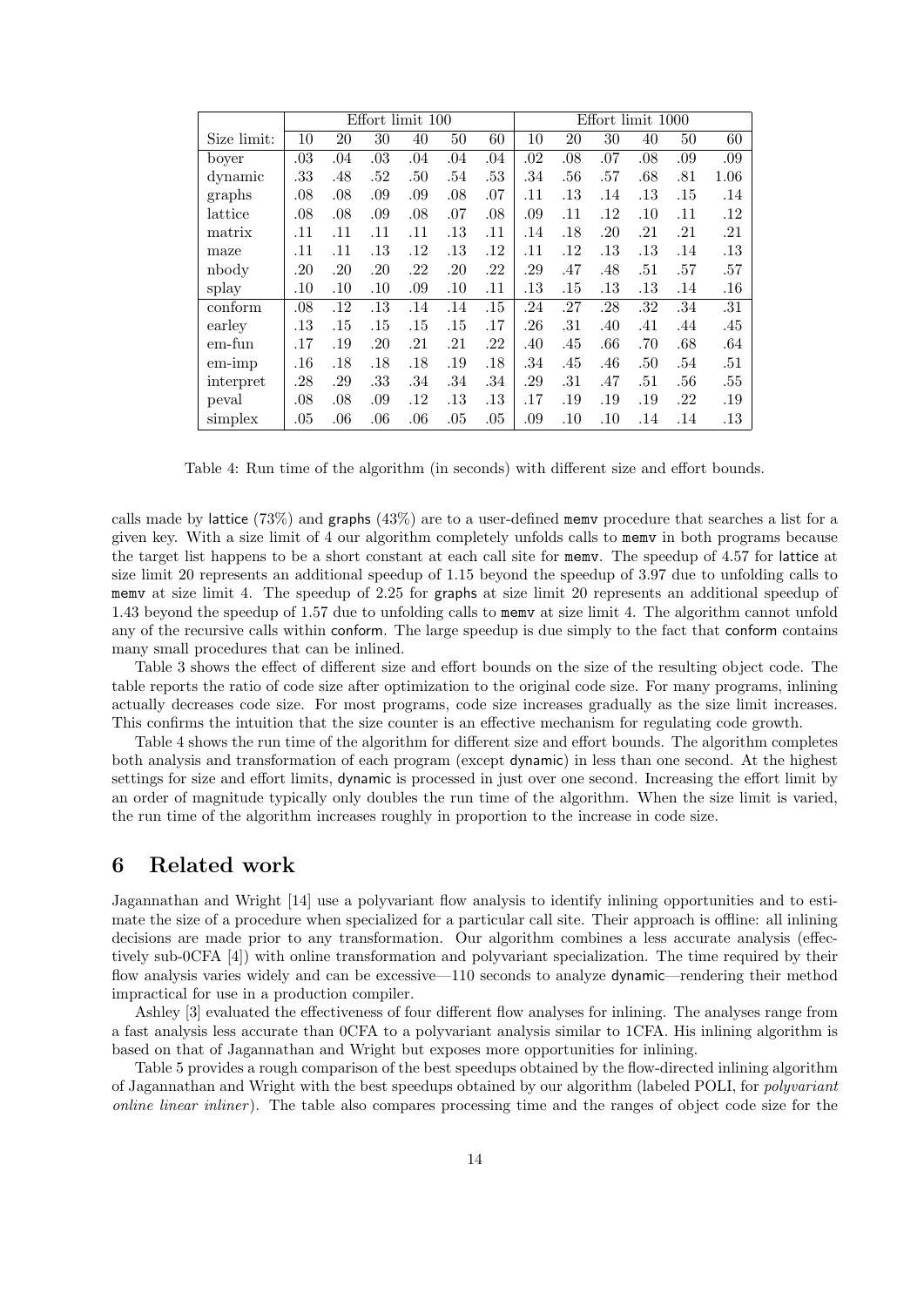| Performance Increase |                    | Processing Time<br>(seconds) |             |  | Code Size Ratios |             |  |               |               |               |
|----------------------|--------------------|------------------------------|-------------|--|------------------|-------------|--|---------------|---------------|---------------|
| <b>Baseline</b>      | non-block<br>block |                              |             |  |                  |             |  | block         |               | non-block     |
| Algorithm            | POLI               | POLI                         | <b>PCFA</b> |  | POLI             | <b>PCFA</b> |  | POLI          | <b>POLI</b>   | <b>PCFA</b>   |
| bover                | 1.07               | 1.34                         | 1.72        |  | .09              | 1.4         |  | $.97 - 1.01$  | $.82-.86$     | $.95 - 1.10$  |
| dynamic              | 1.10               | 1.20                         | 1.20        |  | .56              | 110.3       |  | $.86 - 1.57$  | $.78 - 1.43$  | $1.52 - 2.48$ |
| graphs               | 2.25               | 2.45                         | 1.30        |  | $.13\,$          | .3          |  | $.71 - .90$   | $.65-.82$     | $.79-.87$     |
| lattice              | 4.57               | 6.40                         | 1.27        |  | .11              | .2          |  | $.89 - 1.13$  | $.72-.92$     | $1.02 - 3.09$ |
| matrix               | 1.32               | 1.35                         | 1.11        |  | .21              | $\cdot$ 4   |  | $.94 - 1.03$  | $.86-.94$     | $.93 - 1.21$  |
| maze                 | 1.46               | 1.88                         | 1.67        |  | .11              | $.5\,$      |  | $.74-.78$     | $.48-.51$     | $.89-.98$     |
| nbody                | 1.04               | 1.38                         | 1.11        |  | .22              | 2.6         |  | $1.20 - 1.46$ | $1.08 - 1.31$ | $1.25 - 2.62$ |
| splay                | 1.38               | 1.35                         | 1.20        |  | .14              | 4.0         |  | $.99 - 1.12$  | $.94 - 1.06$  | $.94-.95$     |

Table 5: Performance increase, processing time and range of code size ratios for our algorithm (POLI) and the polyvariant flow-directed inlining of Jagannathan and Wright (PCFA). The columns labelled "non-block" indicate results relative to a baseline that is not block compiled. All programs were compiled and run using Chez Scheme. All data was collected on the 150 MHz SGI MIPS R4400.

two methods. The comparison is complicated by the fact that their optimizer effectively block compiles the benchmarks, yet their baseline for comparison is not block-compiled. Enabling block compilation reduces baseline object-code size and improves baseline performance considerably. To compensate for the difference in benchmarking methodology we present both our absolute results and the results we obtain relative to a baseline that is not block compiled. It appears that we achieve equivalent or better speedups for all benchmarks except boyer and better code size ratios for all benchmarks except splay, yet our algorithm completes both analysis and transformation in far less time than their analysis alone.

Table 6 compares the performance increase, processing time, and code size ratios for Ashley's inlining algorithm justified by sub-0CFA and 1CFA analyses with the results obtained by our algorithm with effort limits of 100 and 1000. All data was generated using the same compiler and benchmarking methodology. In particular, the baseline and optimized programs were block-compiled in all cases. The data was collected on virtually identical hardware (our machine has half the physical memory and second-level cache). All results in the table reflect a size threshold of 30. Our algorithm achieves better or equivalent speedups for virtually all of the benchmarks and typically completes both analysis and transformation in less time than is required for flow analysis alone. The volatility of the 1CFA analysis is highlighted by the fact that it exhausted virtual memory (128Mb core, 100Mb swap) while attempting to analyze interpret. Our code size ratios are consistently better than those obtained using either flow analysis. This supports our claim that online transformation provides more accurate size information on which to base inlining decisions.

The intuitive appeal of an offline flow-directed approach is that the results of flow analysis might be used to justify other optimizations in addition to inlining. In fact, Ashley found that inlining violates the soundness of flow information about procedures which could otherwise be used by procedure call optimizations in later passes of the compiler. This means that flow analysis must be repeated after inlining.

Our one-pass algorithm differs significantly from the iterated multi-pass algorithm used by Appel in the SML/NJ compiler [1]. Appel uses an offline method in which a data gathering pass is run alternately with a transformation pass that performs several optimizations including constant folding,  $\beta$ -contraction, uncurrying, and inlining of functions called only once. This transformation phase is iterated until the number of contractions found is below some threshold. Next, inline expansion is performed using several heuristics to estimate the cost and benefit of inlining. To improve these estimates, this "round" of optimization is iterated beginning with the contraction phase. Although our algorithm can be iterated, we have found that few programs actually benefit from additional passes.

Appel and Jim recently described a linear-time algorithm that performs constant folding, dead-variable elimination, and inlining of functions called only once [2]. They have implemented an  $O(n^2)$  variant of the algorithm to replace the contraction phase of the SML/NJ compiler described above. The new algorithm is online in that usage counts for variables are updated as the optimizations are performed. The algorithm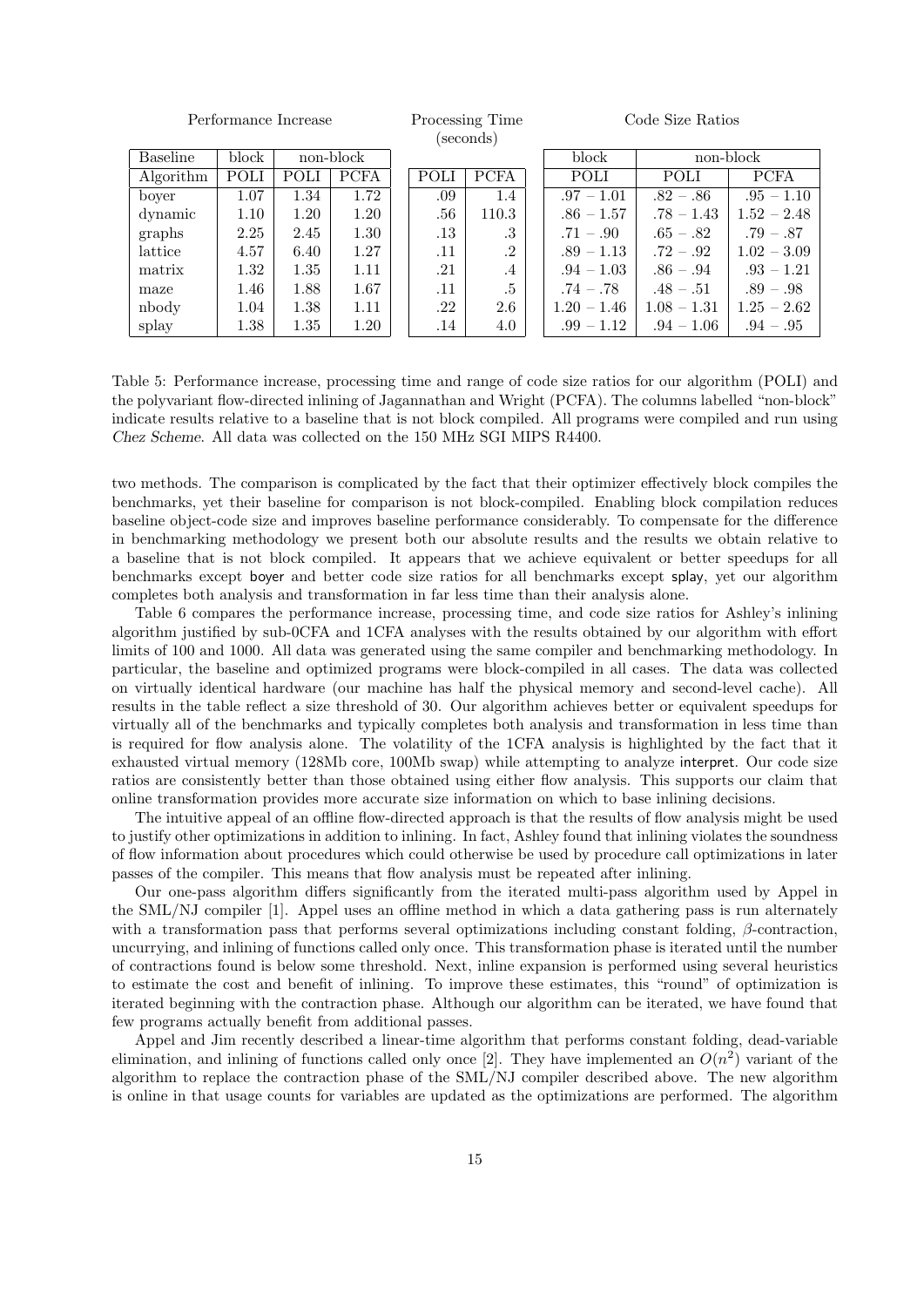Performance Increase Processing Time (seconds) Code Size Ratio

|           | $< 0$ cfa | 1cfa | 100  | 1000 | $< 0$ cfa | 1cfa | 100     | 1000    | $< 0$ cfa | 1cfa          | 100  | 1000 |
|-----------|-----------|------|------|------|-----------|------|---------|---------|-----------|---------------|------|------|
| boyer     | 1.01      | 1.03 | 1.01 | 1.02 | .01       | .07  | .02     | .03     | 1.47      | 2.33          | .98  | 1.01 |
| dynamic   | 1.11      | 1.05 | 1.10 | 1.10 | .32       | 2.09 | .20     | .23     | 3.56      | 4.72          | 1.46 | 1.61 |
| graphs    | 1.20      | 1.27 | 1.70 | 2.18 | .05       | .20  | .03     | .05     | .73       | .82           | .68  | .72  |
| lattice   | 1.03      | 1.33 | 3.92 | 4.06 | .01       | .19  | .03     | .04     | 1.20      | 1.51          | .94  | .92  |
| matrix    | 1.05      | 1.09 | 1.22 | 1.21 | .05       | 3.02 | .06     | .09     | 1.11      | 1.23          | 1.04 | 1.02 |
| maze      | 1.27      | 1.27 | 1.28 | 1.29 | .05       | .19  | .03     | .04     | .88       | .89           | .75  | .75  |
| nbody     | 1.06      | 1.10 | 1.09 | 1.06 | .13       | 1.98 | .08     | .19     | 1.29      | 1.37          | 1.19 | 1.25 |
| splay     | 1.09      | 1.11 | 1.23 | 1.26 | $.06\,$   | .95  | .02     | .05     | 1.42      | 1.46          | 1.07 | 1.18 |
| conform   | 1.72      | 1.75 | 1.94 | 1.95 | .04       | .31  | .05     | $.12\,$ | 1.06      | 1.19          | .86  | .81  |
| earley    | 1.10      | 1.11 | 1.07 | 1.10 | .07       | .45  | .06     | .15     | 1.06      | 1.13          | 1.00 | .94  |
| interpret | 1.12      |      | 1.14 | 1.15 | .39       |      | .13     | .19     | 2.06      | $\frac{1}{2}$ | 1.47 | 1.45 |
| peval     | 1.15      | 1.15 | 1.14 | 1.15 | .07       | .41  | .04     | .07     | 1.20      | 1.31          | 1.04 | 1.03 |
| simplex   | 1.39      | 1.39 | 1.43 | 1.43 | .03       | .19  | $.03\,$ | .04     | .89       | .92           | .81  | .81  |

Table 6: Comparison of performance increase, processing time, and ratio of code size to original code size for two flow-directed algorithms and our algorithm run with effort limits of 100 and 1000. All data was gathered on the 200 MHz Intel Pentium Pro. All programs were compiled and run using Chez Scheme. Processing time for  $\langle$ Ocfa and 1cfa cases includes analysis time only, i.e., it does not reflect the cost of inlining or subsequent simplification. A size threshold of 30 was used in all cases.

is demand-driven in that bodies of binding forms are processed before processing the bindings. The new algorithm typically performs as many contractions in one pass as their earlier offline algorithm performs in three. They do not consider the more difficult problem of inlining functions called more than once.

Bondorf uses an abstract interpreter written in continuation-passing style (CPS) to improve the accuracy of binding-time analysis in an off-line partial evaluator [7]. The CPS structure of the interpreter enables him to move static contexts into binding forms, thereby reducing the need to CPS-convert source programs as part of binding-time improvement. We achieve a similar effect in direct style via our contexts, which abstract the relevant information about the continuation in which expression values are used.

Biswas [6] describes a demand-driven set-based analysis and uses this to obtain a polynomial-time  $(O(n^3))$ algorithm for dead-code elimination in a purely functional higher-order language. No empirical evidence is given to support the effectiveness of the optimization.

Dean and Chambers [11] describe an online approach in which the cost and benefit of inlining at a call site are estimated by examining the code produced when the routine is tentatively inlined and optimized for the call site. To amortize the high cost of these inlining trials, they cache the results in a persistent database indexed by a description of the static information at the call site that justified optimizations that made inlining acceptable. By using inlining trials instead of offline scoring estimates, they were able to reduce overall compile time and code size with minimal loss of run-time performance. Our algorithm can be viewed as incorporating a lightweight form of inlining trials.

Wegman and Zadeck [16] present a fast global constant propagation algorithm and show how it can be extended to perform many of the specializations needed when procedures are inlined. Their algorithm propagates constants through the static single-assignment (SSA) graph [10] using a demand-driven traversal of the control-flow graph that facilitates elimination of unreachable code which, in turn, improves the accuracy of the information collected. The inlining algorithm they describe does not address key issues such as identifying inlining candidates, limiting code growth, and achieving termination in the presence of recursion. Their algorithm is not online, polyvariant, or context-sensitive in the sense we have described.

Ball describes an analysis that determines which parameters contribute to the value of the expressions in a procedure body [5]. When constant parameters are available at a call site he uses the parameter dependency information to guide inlining decisions with an estimate of code savings and performance gain that is based on predictions about the impact of subsequent optimizations. We suspect the speed of our algorithm could be improved by using the type-group analysis of Dean and Chambers, or the more direct parameter dependency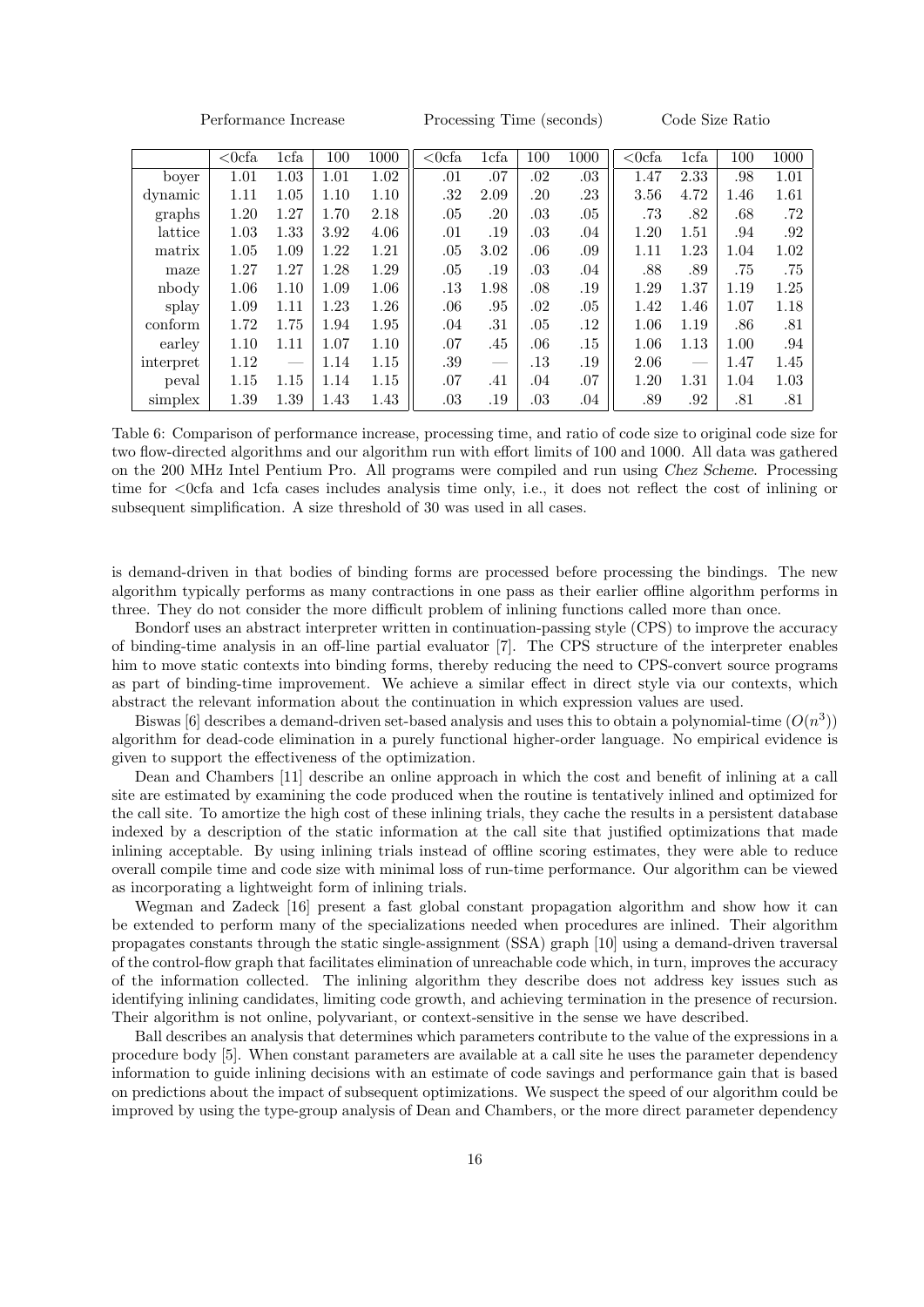analysis of Ball, to exploit polyvariance only where it is likely to be useful.

# 7 Conclusion

We have presented a procedure inlining algorithm that is both fast and effective. The algorithm improves performance dramatically for several benchmark programs without sacrificing performance on any. Moreover our algorithm is fast enough to process programs of several thousand lines in under one second on available hardware. The run time of our algorithm is linear in the size of the input program, which is important for scalable optimizations. Because it is both fast and effective, the algorithm is well-suited for use in a production compiler. The algorithm also provides a competent basis for comparison that can be used to isolate the additional benefit, if any, obtained through more involved analysis techniques. Finally, we have presented evidence that online techniques are faster than offline, analysis-intensive techniques, yet are equally effective for inlining.

There are several directions we intend to pursue as future work. Inlining decisions might be improved by investing more effort in frequently executed parts of the program. Burger [9] has developed a framework in which profiling data can be collected and used to dynamically recompile programs as they run. When recompiling, his implementation currently performs only low-level optimizations such as block reordering. We plan to extend the scope of recompilation to include front-end optimizations such as inlining.

Because inlining can simplify control flow and eliminate polymorphism, we intend to see whether the run time of a polyvariant flow analysis can be improved by running our algorithm as a pre-pass. We also want to determine what additional benefit can be obtained by extending our algorithm to exploit the results of flow analysis. We plan to study these effects using the polyvariant flow analysis of Ashley [4].

Our implementation inlines procedures with free variables only when those variables can be eliminated during optimization or when the scope of the variables includes the call site. In the second case, inlining may add new free variables to closures. Although inlining often decreases and never increases the total amount of allocation for the benchmarks we tried, we believe there are cases where increasing closure size can impair performance. We plan to see whether performance can be improved by investigating the interaction between inlining, closure conversion, and lambda-lifting.

Acknowledgements: Mike Ashley and Bob Burger contributed to the development of the inlining algorithm. Mike Ashley, Carl Bruggeman, Bob Burger, and Mark Leone provided helpful comments on drafts of this paper. We thank Suresh Jagannathan and Andrew Wright for providing us with details on their inlining algorithm and the benchmark code they used to test it, and Andy Hanson for allowing us to run benchmarks on his SGI workstation.

# References

- [1] Andrew W. Appel. Compiling with Continuations. Cambridge University Press, 1992.
- [2] Andrew W. Appel and Trevor Jim. Shrinking lambda expressions in linear time. To appear in Journal of Functional Programming.
- [3] J. Michael Ashley. The effectiveness of flow analysis for inlining. To appear in Proceedings of the 1997 ACM SIGPLAN International Conference on Functional Programming.
- [4] J. Michael Ashley. A practical and flexible flow analysis for higher-order languages. In Proceedings of the ACM Symposium on Principles of Programming Languages, pages 184–194, 1996.
- [5] J. Eugene Ball. Predicting the effects of optimization on a procedure body. SIGPLAN Notices, 14(8):214–220, August 1979. Proceedings of the ACM SIGPLAN '79 Symposium on Compiler Construction.
- [6] Sandip K. Biswas. A demand-driven set-based analysis. In Proceedings of the ACM Symposium on Principles of Programming Languages, pages 372–385, 1997.